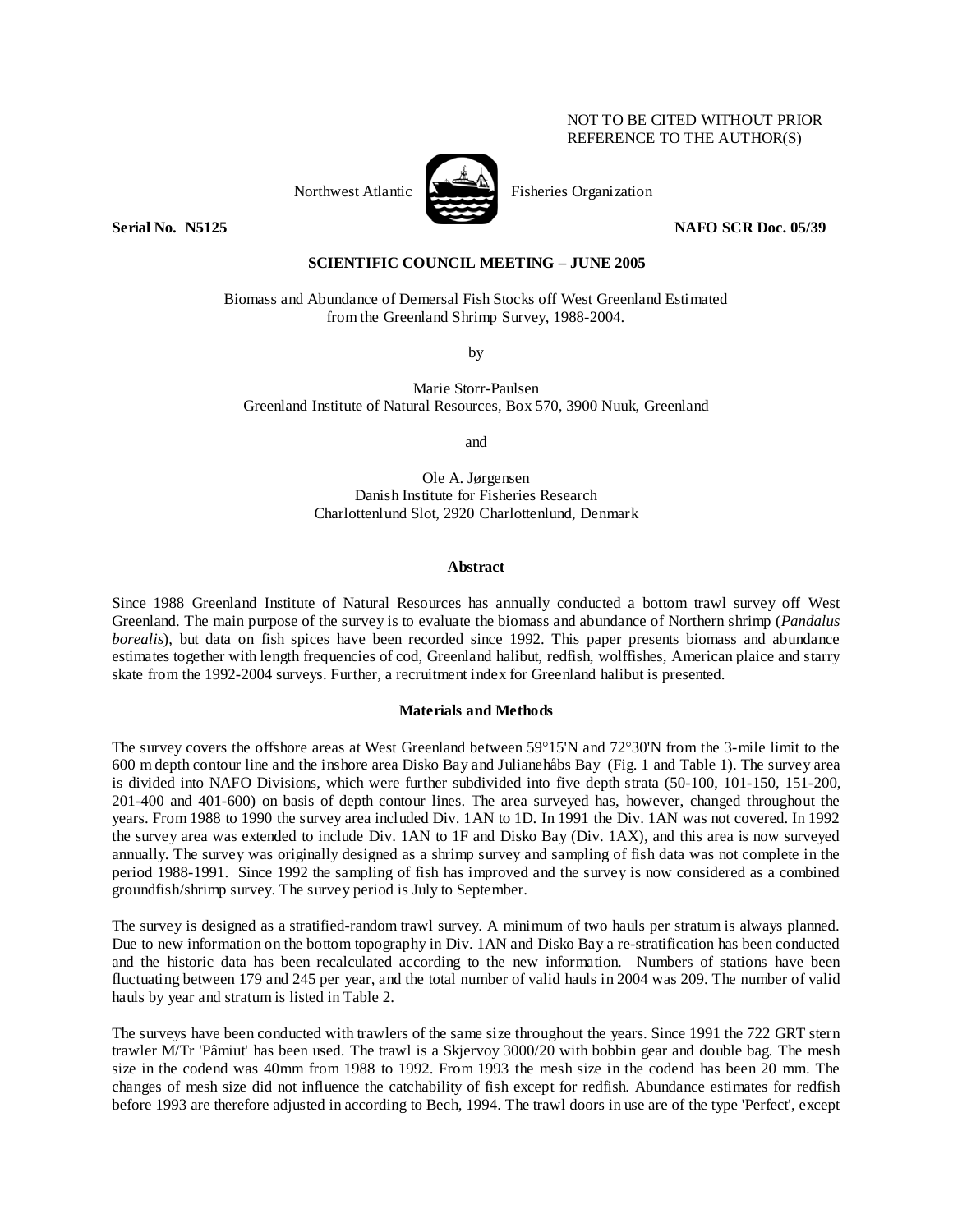for the 1989 survey where 'BMV' doors were used. Wing spread is set as 19.0 m. The standard trawling time offshore is 15-30 minutes at a mean towing speed of 2.5 knots. The trawling operations are performed during day time only. After each haul the catch was sorted by species or lowest taxonomic level and weighed to 0.1 kg and the number recorded. Fish was measured as total length to 1 cm below. The caches of redfish consisted almost exclusively of specimens <20 cm. Due to difficulties in identification of species all redfish were classified as *Sebastes sp.*

Stratified abundance and biomass estimates were calculated from catch-per-tow data using the stratum areas as weighting factor (Cochran, 1977). The coefficient of catchability was set at 1.0, implying that estimates are merely indices of abundance and biomass. Confidence intervals (CI) were set at the 95% level of significance of the stratified mean. In recent years the principles for the allocation of trawl hauls in the survey has been changed in order to reduce the variance in the estimate of abundance and biomass of shrimp. In order to reduce the effect of this, the estimation of CPUE (recruitment of year one Greenland halibut), has been recalculated including only hauls>300 m in the calculations.

Catch per unit effort (CPUE) for Greenland halibut was calculated in numbers per year-class per hour. Separation of ages was based on the Petersen method.

 The available age and maturity data on American place, Atlantic and spotted wolfish and starry skate were considered to be insufficient for a reliable calculation of spawning biomasses as recommended by STACFIS in 2001.

### **Results**

# **Greenland halibut (***Reinhardtius hippoglossoides***)**

Greenland halibut was found in all divisions, but was most common in Div. 1AN-1BN and in the Disko Bay. In 2004 the abundance and biomass was estimated to 470 million individuals and nearly 60 000 tons (Tables 3 and 4). The increase in biomass was especially pronounced in division 1AX (Disko Bay), however an increase were also observed in division 1BN and 1AN. The abundance and biomass has fluctuated in the period 1992-2000 between 260-420 mill individuals and 13 000-31 000 tons (except in 1996). In 1996 the abundance increased to 512 mill. individuals, witch is the largest figure in that period. Since 2000 the abundance and especially the biomass has increased with a record high abundance in 2003 and biomass in 2004, indicating twice as high biomass in 2004 compared to last year. Distribution of survey catches in number pr. hour and kg pr. hour are shown in Fig. 1 and Fig. 2 for 2004.

The length distribution ranged between 6 and 67 cm with the main caches below 35 cm and two clear modes around 13 cm and 25 cm, larger fish has been caught in 2004 compared to previous years (Fig. 3).

The CPUE (number per hour of age 1 (2003 year-class)) was estimated at 359.0 specimens in the offshore nursery area (Div. 1AS, 1BN and 1BS), which is somewhat below average for the time series (552.7) (Fig 4a). Generally there is a steep decline between CPUE at age 1 and age 2 and 3+. The CPUE of age 3+ (year-class 2001 and older) (65.2 specimens per hour) was however the highest seen since the 1992 year-class. In the Disko Bay the CPUE was estimated at 1 432.7 specimens of age 1 per hour, which is a drop compared to the 2002 year-class but still well above average for the time series. The 2002 year-class and especially year-class 2001+ were still strong in the 2004 survey in Disko Bay (Fig. 4b).

# **Redfish (***Sebastes sp.***)**

Redfish was found in all the survey areas, but was most common in Div. 1BN and 1F. In 2004 the abundance and biomass was estimated to 253 million individuals and 11 500 tons. Distribution of survey catches in kg pr. hour and number pr. hour are shown in Fig. 5 and Fig. 6.

Tables 5 and 6 list abundance and biomass indices by stratum. The abundance and biomass estimated in the period 1992-1996 have fluctuated without a clear trend between 0.9-2.4 billion individuals and 14 000-38 000 tons. From 1997-2004 biomass and abundance have decreased to between 165-719 millions individuals and 11 000-23 000 tons.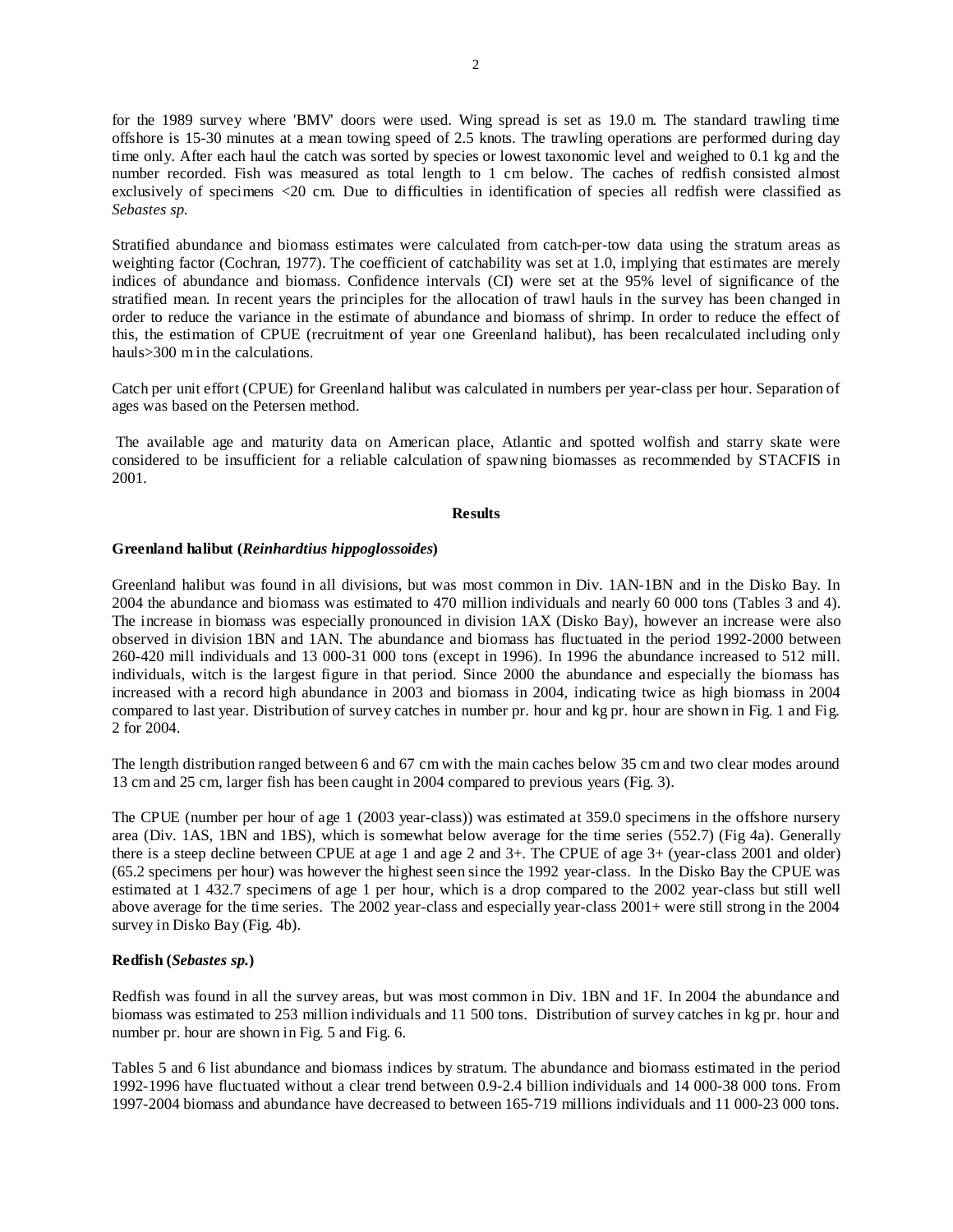A historic low was observed in abundance in 2000 but after an in increase last year in biomass as well as abundance, the level decreased again in 2004 to a historic low biomass (Table 5 and 6).

During the years catches has comprised almost exclusively of specimens less than 20 cm. Annual growth increments of 4 cm were indicated by repeatedly pronounced peaks in length compositions at 7-8 cm and 12 cm probably corresponding to age 1 and 2 (Nederaas, 1990). Figure 7 shows the abundance estimate as a function of the length distribution. There is a low consistency in year-class strength indicating a high mortality. The resent four survey estimates revealed only small peaks at 7-8 cm and 10-14 cm, leaving no sign of prominent future recruitment. In 2004 two week modes at 7-8 cm and 12-13 cm were seen.

# **American plaice (***Hippoglossoides platessoides***)**

American plaice is mainly found in Div. 1B-1D. In 2004 the biomass and abundance was estimated to 43 million individuals and 2 800 tons, which is a decrease compared to large years historic high, although the second largest value in the time series (Tables 7 and 8). The abundance and biomass estimates for American plaice has varied between 10 and 72 millions individuals and 700 and 4 000 tons, with an increase the latest years. In 2004 the length ranged between 5 and 35 cm (Fig. 8). A mode at 8-11 and somewhat weaker modes at 12-19, 25-27 and 30-32 cm is found in 2003 as well as in previous years.

# **Atlantic wolffish (***Anarhichas lupus)*

Atlantic wolffish has in the past mainly been caught south of 68°00'N but in the latest years this picture has changed and in 2003 and 2004 large abundance were found in 1BN (Table 9 and 10). In 2004 the abundance and biomass was estimated to 4.1 million individuals and 600 tons. 2003 was the highest estimate in the time series, and the 2004 values are only estimated to half of the 2003 biomass although still third largest. The abundance and biomass has from 1992-2001 varied through the time series without any significant trend with highest estimates in 1994 (4.8 million individuals and 644 tons) and lowest in 1992 (0.8 million individuals and 163 tons).

In 2004 the length ranged between 5 and 55 cm (Fig. 9). The analysis of the length distribution reveals the dominance of small fish <35cm. In earlier years a peak at 8-12 cm 1has been observed but not in 2004. However a rather large peak was observed at 22 cm, which is considered rather unusually indicating that in this years' survey larger fish was caught.

# **Spotted wolffish (***Anarhichas minor***)**

Spotted wolffish is distributed in all survey areas, in 2004 mainly in Div. 1AN and 1BN. In 2004 the biomass and abundance was estimated to 2 million individuals and 4100 tons (Tables 11 and 12), the biomass is the highest estimate in the time series. The abundance and biomass has varied through the time series but has been increasing since the survey start.

 Only in the last three years enough spotted wolffish were caught in the survey to reveal meaningful length distributions. In 2004 the length ranged from 10-75 cm. In 2003 a large clear mode was evident at 10-15 cm but was not retrievable in 2004. Two small peaks were found at 17 and 25 cm. (Fig. 10).

# **Cod (***Gadus morhua***)**

Cod was captured from Disko Bay and south in the 2004 survey. Since 1999 larger part of the catches have been caught in 1AX and 1BN. Tables 13 and 14 list abundance and biomass indices of cod by stratum. In years 1991- 2000 the biomass-indices for cod were estimated between 50-600 tons. Since 2001 the biomass has however increased and was in 2004 estimated to be 2 400 tons and 6.5 millions individuals which is the highest estimate in time series.

Figure 11 gives the length distribution of cod in the survey during the years. Especially the age group one ranging between 15 and 20 cm was very evident and distinct modes at 30 cm – the largest age group one in the time series, 26-32 and 42cm was also recognisable in the 2004 survey.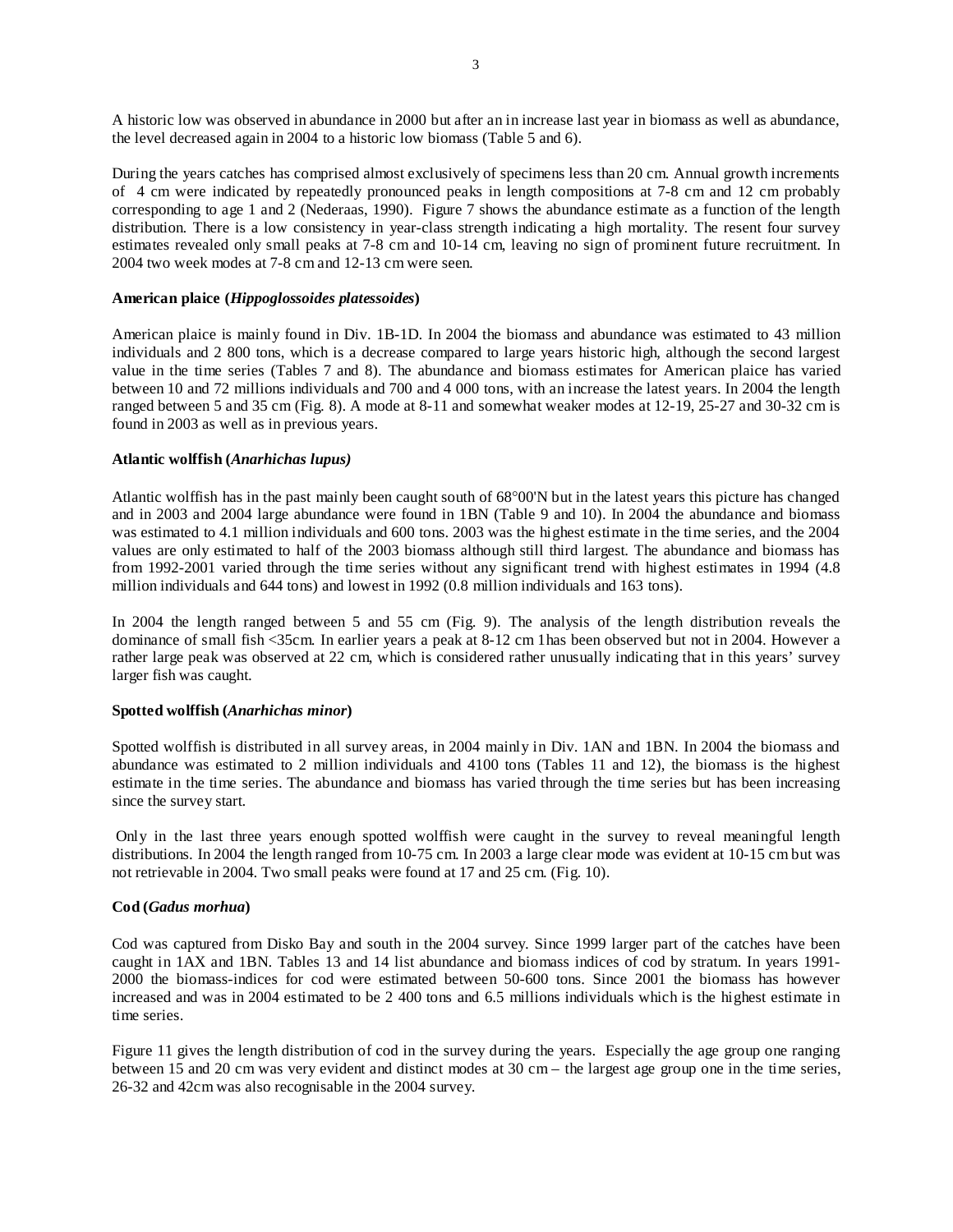#### **Starry skate** *(Raja radiata***)**

The biomass is distributed in all survey areas, but in 2004 the main catches were in the northern parts. The abundance and biomass of starry skate have during the years been fluctuating without any significant trend between 6-17 million individuals and 900-4 500 tons, with a historic high in 2003. In 2004 abundance was estimated to 7.8 million individuals and 2 700 tons (Table 15 and 16). No length data are available for this species.

#### **Discussion**

The survey was originally designed as a shrimp survey. The fish data are incomplete and the survey did not cover the same area in the period 1988-1991. Direct comparison was hence only possible for the period 1992-2003. The main purpose of the survey is to evaluate the biomass of northern shrimp and most effort is concentrated in the areas and depths where the commercial shrimp trawling is taking place, especially on the northern slopes of the grand bank Store Hellefiskebanke (67°50N 55°00W) and in the inshore area Disko Bay. As Store Hellefiskebanke and Disko Bay are important nursery areas for Greenland halibut and redfish as well as other important species (Smidt, 1969; Tåning, 1949) it is likely, that the abundance and biomasses estimates of the survey reflects the juvenile stock situation of these species, however the relatively short time series and the high variability on estimates calls for some reservations. The abundance level of redfish has been low since 1996 although some recovery potential was observed in 2003 both abundance and biomass indices dropped again in 2004. There seems to be a continued recruitment of Greenland halibut both in the Disko Bay area and the off shore area. The survey shows, however, a drastic decline in abundance between age one and age two for both Greenland halibut and redfish. This could be caused by high mortality, migration out of the survey area, or a change in chatchability by age. One year old Greenland halibut is known to be much more pelagic compared to older age classes (Jørgensen, 1997), and is hence caught more easily by a 15 m high shrimp trawl, than older age classes, while older age classes probably are able to escape under the trawl, that is attached to the ground gear with 75 cm long straps. The 2001 year-class was, as age three, however, relatively strong in the Disko Bay. Whether this is caused by a change in catchability, immigration from the offshore areas or an effect of the introduction of separator grids in 2000, or temperature effect is unknown.

According to a number of investigations the fishable part of all ground fish stocks off West Greenland has been severely depleted during the last decade (Rätz, 1998a; Rätz, 1998b; Ogawa *et al*. 1994; Yokawa *et al*., 1995). The low biomass and abundance of cod, American plaice, wolffish and starry skate presented in this paper supports this general picture. The latest years some recovery potential has been recorded in the fish stocks but most indices dropped again in 2004. A large part of the increase observed in previous yeas was in most of the species seen in the Northern divisions. An explanation for this increase could be; 1) An increase in the water temperature has been observed the latest 6-7 years reaching a historic high in 2003 (Stein, 2004). 2) An extensive shrimp fishing on traditional fishing grounds is suspected to have had a negative effect on the survival rates of recruits during the years. In order to reduce the by-catch in the shrimp fishery Greenland introduced the 1. October 2000 mandatory use of sorting grids with bars spaced 22 mm into the full geographic range of the Greenland shrimp fishery. Results of experimental fishing with 22 mm sorting grids shows a nearly complete protection to finfish larger than about 20 cm, but poor protection of the smallest fish (Engelstoft *et al*., 2000). Besides the introducing of sorting grids Greenland shrimp trawling regulations require ships to change grounds by at least 5 miles as soon as by-catch exceeds limits. 3) The increase could also bee an effect of both a raise in temperature and sorting grids. 4) The increase in cod abundance could be caused by an incoming Icelandic year-class contributing to the small offshore cod stock in Greenland water.

#### **References**

BECH, G. 1994. Biomass and Abundance of Greenland halibut (*Reinhardtius hippoglossoides*) and redfish (*Sebastes* sp.) from a bottom Trawl Survey in NAFO Subarea 1 in 1993. *NAFO SCR Doc*., No. 9, Serial No. N2367, 12 p.

COCHRAN, W. G. 1977. Sampling Techniques, Third edtion, Wiley & Sons.

ENGELSTOFT, J. J, B. ISAKSEN, R. B. LARSEN, M. ROSING, and K. ZACHARIASSEN. 2001. Studies of technical methods for secure shrimp fishery in the Redfish Box, East Greenland. Project Report for the Nordic Strategy for the Environment and Fisheries.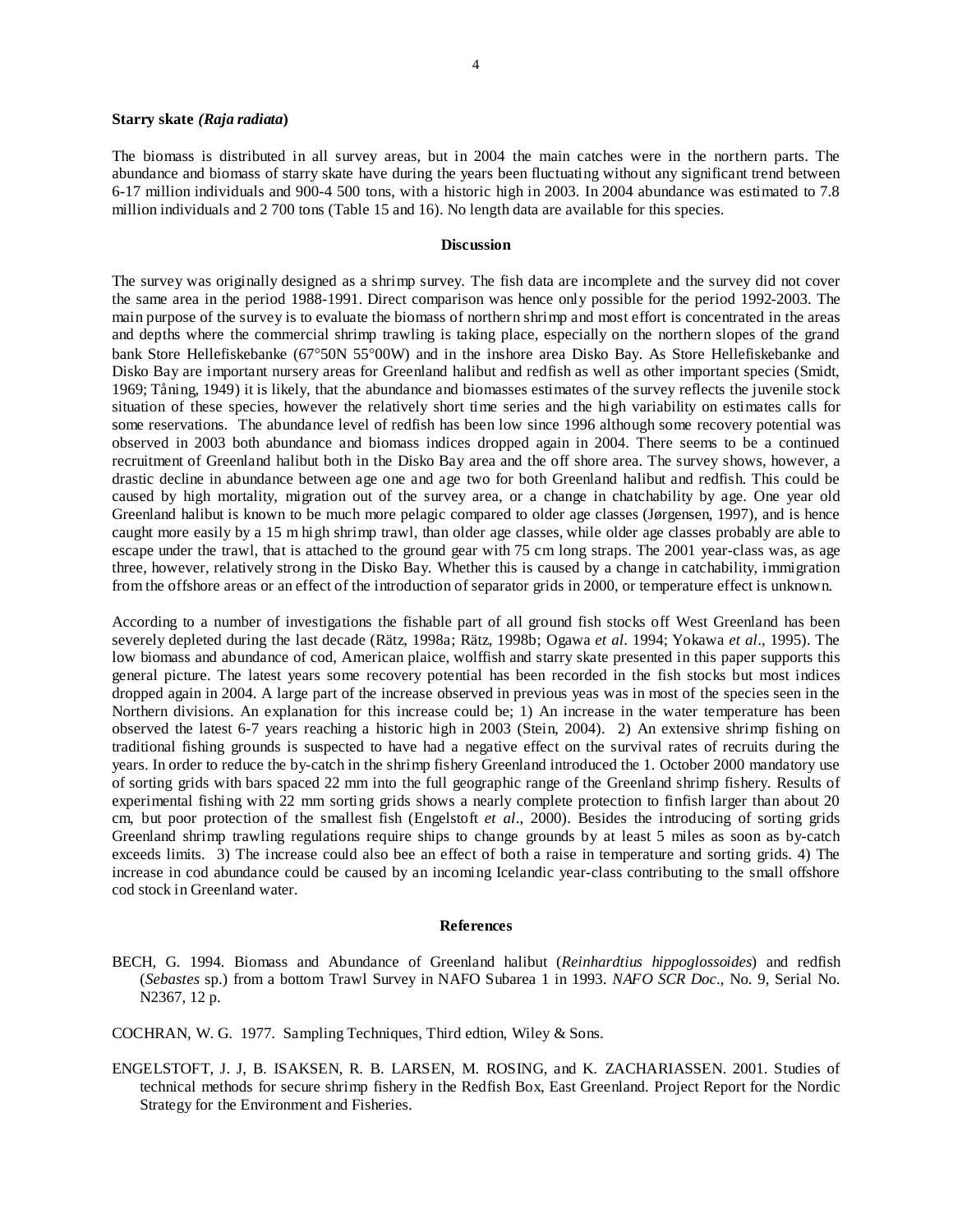- JØRGENSEN, O. A. 1997. Pelagic Occurrence of Greenland Halibut, *Reinhardtius hippoglossoides* (Walbaum), in West Greenland Waters. *J. Northw. Atl. Fish. Sci.*, **21**: 39-50.
- NEDREAAS, K. 1980: Age determination of Northeast Atlantic Sebastes species. J. Cons. int. Mer, **47**: 208-230.
- OGAWA, M., K. YOKAWA, and O. JØRGENSEN 1994. Results of a Stratified Random Trawl Survey off West Greenland in 1993. *NAFO SCR Doc*., No. 31, Serial No N2399, 12 p.
- RÄTZ, H.J. 1998a: Structures and Changes of the Demersal Fish Assemblage off Greenland and Trends in Near Bottom Temperature, 1982-97. *NAFO SCR Doc*., No. 21, Serial No. N3005.
- RÄTZ, H. J. 1998b: Assesment of Other Finfish in NAFO Subarea 1. *NAFO SCR Doc*., No. 45 Serial No. N3036.
- SMIDT, E. L. B. 1969: The Greenland Halibut *Reinhardtius hippoglossoides* (Walb.), Biology and Exploitation in the Greenland Waters. *Meddelelser fra Danmarks Fiskeri- og Havundersøgelser*, *N.S*., **6**: 79-148.
- STEIN, M., 2004: Climatic condition around Greenland 2003. *NAFO SCR Doc*., No. 3, Serial No. N4943.
- TÅNING, Å. V. 1949. On the breeding places and abundance of the redfish (*Sebastes*) in the North Atlantic. *Ibid*. *Journ. Cons*., **16**(1): 85-96.
- YOKAWA, K., H. SHIMIZU, O. JØRGENSEN, and H. YAMADA. 1995. Results of a statified random bottom trawl survey off West Greenland in 1994. *NAFO SCR Doc*., No. 23, Ser. No. N2531, 12 p.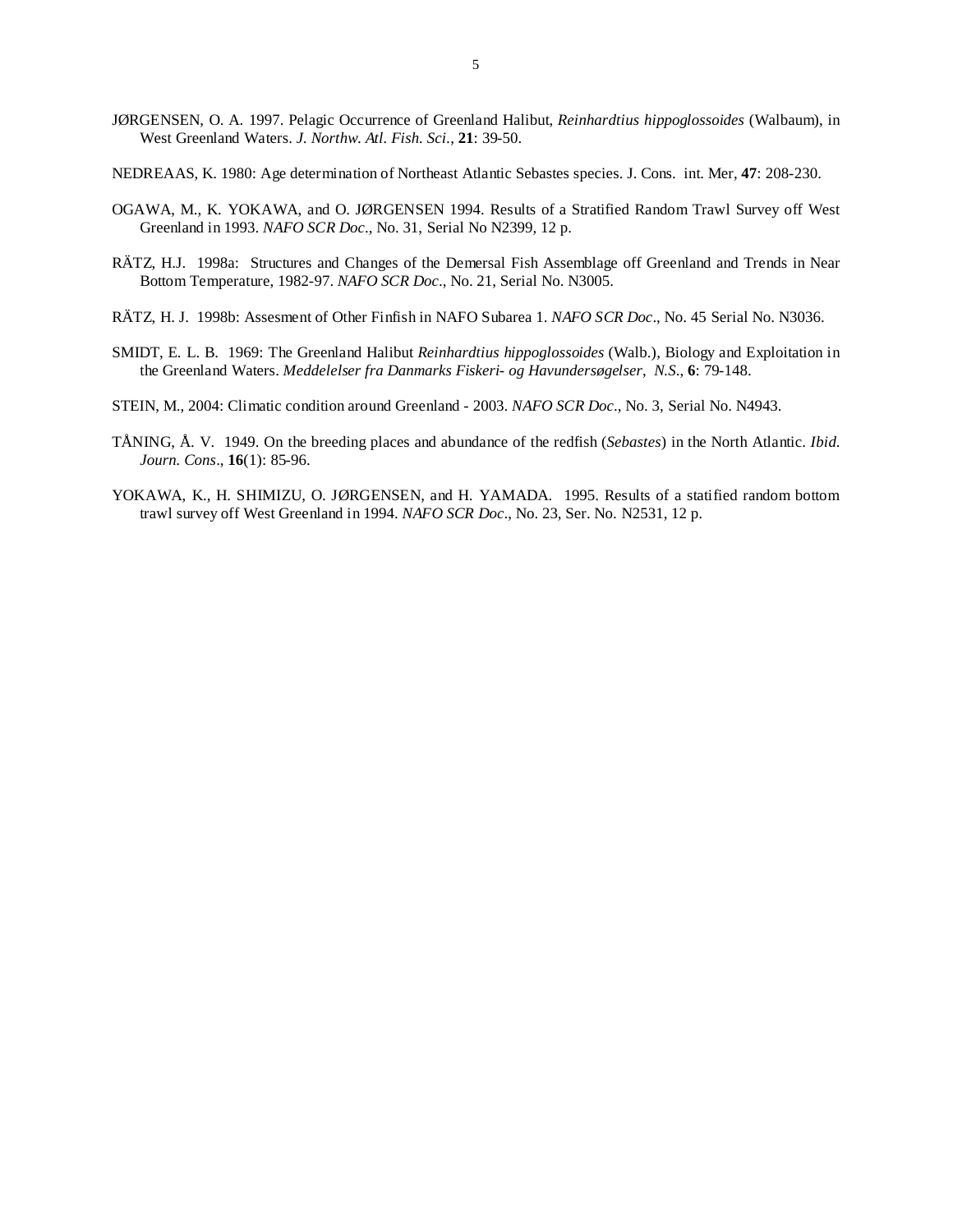|  | Table 1. Specification of strata. 1AX=Disko Bay. |
|--|--------------------------------------------------|
|  |                                                  |

| Stratum                  |                             |                     |         |         | depth   | area      |
|--------------------------|-----------------------------|---------------------|---------|---------|---------|-----------|
|                          | south                       | north               | east    | west    | (m)     | (km2)     |
| 1AN                      | 70°37.5'N                   | 72°30<br>'N         | 54°15'W | 60°30'W | 50-99   | 325.8     |
|                          |                             |                     |         |         | 100-149 | 601.4     |
|                          |                             |                     |         |         | 150-199 | 1951.9    |
|                          |                             |                     |         |         | 200-399 | 19228.8   |
|                          |                             |                     |         |         | 400-599 | 9255.6    |
| 1AS                      | 68°50<br>'N                 | 70°37.5'N 54°15'W   |         | 60°30'W | 50-99   | 1793.7    |
|                          |                             |                     |         |         | 100-149 | 3431.6    |
| $\overline{a}$           |                             |                     |         |         | 150-199 | 7187.5    |
| $\overline{a}$           |                             |                     |         |         | 200-399 | 16165.6   |
| $\overline{\phantom{a}}$ |                             |                     |         |         | 400-599 | 6177.5    |
| 1AX                      | 68°50'N                     | 70°37.5'N 51°00'W   |         | 54°15'W | 50-99   | 603.5     |
| $\overline{a}$           |                             |                     |         |         | 100-149 | 1177.9    |
|                          |                             |                     |         |         | 150-199 | 1185.4    |
|                          |                             |                     |         |         | 200-399 | 6671.4    |
|                          |                             |                     |         |         | 400-599 | 3436.7    |
| 1BN                      | $67^{\circ}00$              | 'N 68°50 'N 50°00'W |         | 59°45'W | 50-99   | 5602      |
|                          |                             |                     |         |         | 100-149 | 3333.2    |
|                          |                             |                     |         |         | 150-199 | 2815.5    |
|                          |                             |                     |         |         | 200-399 | 16935.6   |
|                          |                             |                     |         |         | 400-599 | 3523.7    |
| 1BS                      | 66°15 'N                    | $67^{\circ}00$ 'N   | 54°00'W | 57°00'W | 50-99   | 2034.7    |
|                          |                             |                     |         |         | 100-149 | 1543.6    |
|                          |                             |                     |         |         | 150-199 | 2879.8    |
|                          |                             |                     |         |         | 200-399 | 1424      |
|                          |                             |                     |         |         | 400-599 | 1257.3    |
| 1 <sup>C</sup>           | 64°15 'N                    | 66°15 'N            | 52°30'W | 57°00'W | 50-99   | 4196.1    |
|                          |                             |                     |         |         | 100-149 | 8035.1    |
|                          |                             |                     |         |         | 150-199 | 3592.7    |
|                          |                             |                     |         |         | 200-399 | 4735.2    |
|                          |                             |                     |         |         | 400-599 | 3452.9    |
| 1D                       | $62^{\circ}30$ 'N           | $64^{\circ}15$ 'N   | 50°30'W | 54°00'W | 50-99   | 3137.3    |
|                          |                             |                     |         |         | 100-149 | 1810.5    |
|                          |                             |                     |         |         | 150-199 | 1062.2    |
|                          |                             |                     |         |         | 200-399 | 3463.1    |
|                          |                             |                     |         |         | 400-599 | 1081.9    |
| 1Ε                       | $60^{\circ}45$ 'N           | $62^{\circ}30$ 'N   | 48°30'W | 52°00'W | 50-99   | 719       |
|                          |                             |                     |         |         | 100-149 | 2435.5    |
|                          |                             |                     |         |         | 150-199 | 2258.6    |
|                          |                             |                     |         |         | 200-399 | 2187.6    |
|                          |                             |                     |         |         | 400-599 | 647.6     |
| 1F                       | 59°15'N                     | $60^{\circ}45$ 'N   | 44°30'W | 49°15'W | 50-99   | 1244.6    |
|                          |                             |                     |         |         | 100-149 | 4747.8    |
|                          |                             |                     |         |         | 150-199 | 2605      |
|                          |                             |                     |         |         | 200-399 | 2719.7    |
|                          |                             |                     |         |         | 400-599 | 1312.5    |
|                          | <b>Total West Greenland</b> |                     |         |         | 50-600  | 1517306.7 |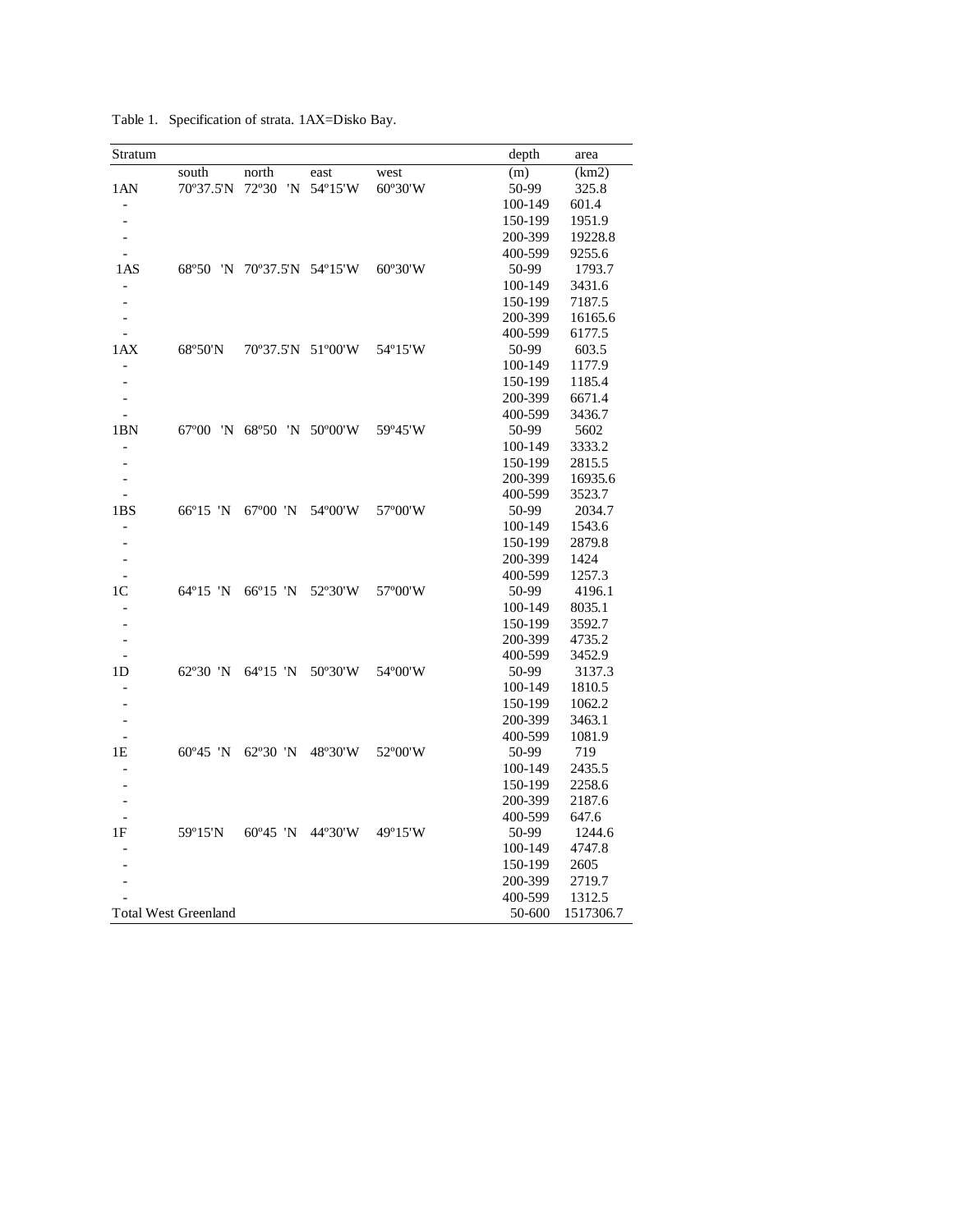| Year | 1AN | 1AS | 1AX | 1BN | 1BS | 1 <sup>C</sup> | 1 <sub>D</sub> | 1E | 1F     | Westgr.-1AX | Total |
|------|-----|-----|-----|-----|-----|----------------|----------------|----|--------|-------------|-------|
| 1990 | 29  | 63  | *   | 68  | 17  | 35             | 16             | *  | $\ast$ |             | 228   |
| 1991 | 18  | 39  | 41  | 44  | 18  | 11             | 16             | *  | *      | 146         | 187   |
| 1992 | 20  | 33  | 39  | 36  | 8   | 18             | 18             | 11 | 15     | 159         | 198   |
| 1993 | 16  | 22  | 31  | 39  | 10  | 21             | 15             | 12 | 13     | 148         | 179   |
| 1994 | 16  | 33  | 27  | 49  | 9   | 23             | 8              | 9  | 9      | 156         | 183   |
| 1995 | 17  | 33  | 33  | 48  | 13  | 29             | 13             | 14 | 11     | 178         | 211   |
| 1996 | 18  | 20  | 33  | 46  | 11  | 29             | 12             | 9  | 11     | 156         | 189   |
| 1997 | 17  | 33  | 34  | 47  | 9   | 32             | 12             | 12 | 19     | 181         | 215   |
| 1998 | 10  | 34  | 33  | 66  | 14  | 27             | 19             | 14 | 14     | 198         | 231   |
| 1999 | 10  | 40  | 34  | 63  | 18  | 33             | 16             | 14 | 17     | 211         | 245   |
| 2000 | 8   | 25  | 23  | 45  | 17  | 37             | 23             | 14 | 29     | 198         | 221   |
| 2001 | 9   | 28  | 23  | 59  | 16  | 36             | 24             | 15 | 26     | 213         | 236   |
| 2002 | 2   | 26  | 22  | 68  | 12  | 32             | 18             | 20 | 27     | 205         | 227   |
| 2003 | 11  | 21  | 19  | 51  | 12  | 30             | 18             | 15 | 22     | 180         | 199   |
| 2004 | 15  | 25  | 14  | 41  | 14  | 24             | 22             | 20 | 34     | 195         | 209   |

Table 2. Numbers of valid hauls, 1988-2004. 1AX=Disko Bay.

Table 3. Greenland halibut (*Reinhardtius hippoglossoides*). Abundance indices ('1000) for West Greenland with 95% confidence limits in percent of the stratified mean. () incomplete coverage of survey area.

| Year | 1AN    | 1AS   | 1AX    | 1BN    | 1BS   | 1C    | 1 <sub>D</sub> | 1E   | 1F             | Westgr-<br>1AX | Westgr.  | <b>CI</b> |
|------|--------|-------|--------|--------|-------|-------|----------------|------|----------------|----------------|----------|-----------|
|      |        |       |        |        |       |       |                |      |                |                |          |           |
| 1990 | 7039   | 2072  | ∗      | 6661   | 193   | 3844  | 353            | ∗    | $\ast$         |                | (16530)  | 23        |
| 1991 | 13630  | 6692  | 34030  | 152800 | 3890  | 939   | 3415           | ∗    | ∗              | (181370)       | (215400) | 25        |
| 1992 | 50700  | 8183  | 96730  | 231500 | 1499  | 1183  | 800            | 614  | $\overline{0}$ | 294470         | 391200   | 27        |
| 1993 | 29120  | 24250 | 33960  | 152600 | 9799  | 4275  | 4563           | 447  | 497            | 229540         | 263500   | 28        |
| 1994 | 22900  | 35220 | 62960  | 130700 | 9970  | 18070 | 2350           | 142  | 439            | 219840         | 282800   | 22        |
| 1995 | 39460  | 28910 | 89410  | 98870  | 18340 | 12190 | 5720           | 146  | 343            | 203990         | 293400   | 32        |
| 1996 | 92560  | 13710 | 102500 | 265900 | 11760 | 14040 | 10710          | 155  | 363            | 409200         | 511700   | 25        |
| 1997 | 41260  | 17450 | 112100 | 97630  | 2244  | 13040 | 865            | 108  | 258            | 172900         | 285000   | 22        |
| 1998 | 78460  | 30350 | 209600 | 47190  | 23320 | 7168  | 3563           | 1382 | 578            | 192000         | 401600   | 29        |
| 1999 | 100800 | 58160 | 95360  | 91040  | 5805  | 5290  | 7708           | 1299 | 912            | 270940         | 366300   | 35        |
| 2000 | 81660  | 19310 | 172800 | 126700 | 4065  | 4792  | 6715           | 139  | 565            | 244000         | 416800   | 30        |
| 2001 | 145900 | 97870 | 223700 | 111500 | 1679  | 4808  | 2553           | 669  | 1597           | 366500         | 590200   | 28        |
| 2002 | 77960  | 75220 | 148100 | 42490  | 2699  | 6157  | 6482           | 552  | 1268           | 212800         | 360900   | 38        |
| 2003 | 154600 | 37690 | 227000 | 116700 | 2312  | 1964  | 2441           | 69   | 993            | 316800         | 543800   | 36        |
| 2004 | 154800 | 20640 | 199100 | 84760  | 2423  | 2917  | 2849           | 88   | 351            | 268900         | 468000   | 34        |

Table 4. Greenland halibut (*Reinhardtius hippoglossoides*). Biomass indices (tons) for West Greenland with 95% confidence limits in percent of the stratified mean. () incomplete coverage of survey area.

| Year | 1AN   | 1AS  | 1AX   | 1BN   | 1BS  | 1C   | 1 <sub>D</sub> | 1Ε  | 1F             | Westgr- | Westgr. | <b>CI</b> |
|------|-------|------|-------|-------|------|------|----------------|-----|----------------|---------|---------|-----------|
|      |       |      |       |       |      |      |                |     |                | 1AX     |         |           |
| 1990 | 1844  | 697  | ∗     | 3602  | 3    | 305  | 126            | *   | *              |         | (6578)  | 23        |
| 1991 | 1213  | 612  | 2510  | 2842  | 280  | 194  | 238            | *   | *              | 5379    | (7889)  | 26        |
| 1992 | 3516  | 785  | 4992  | 4203  | 402  | 206  | 97             | 48  | $\overline{0}$ | 9258    | 14250   | 22        |
| 1993 | 2483  | 1286 | 2507  | 4255  | 747  | 595  | 539            | 333 | 60             | 10297   | 12804   | 27        |
| 1994 | 2007  | 1697 | 3598  | 4748  | 1665 | 1458 | 91             | 10  | 25             | 11601   | 15199   | 26        |
| 1995 | 4367  | 1291 | 5786  | 2567  | 825  | 971  | 502            | 12  | 45             | 10579   | 16365   | 51        |
| 1996 | 3682  | 1294 | 8593  | 5496  | 439  | 1248 | 899            | 9   | 118            | 13185   | 21778   | 22        |
| 1997 | 4972  | 1746 | 6456  | 4929  | 421  | 1754 | 180            | 25  | 84             | 14111   | 20567   | 29        |
| 1998 | 7025  | 4976 | 11874 | 2821  | 1724 | 863  | 275            | 117 | 278            | 18081   | 29955   | 35        |
| 1999 | 10205 | 6025 | 8060  | 5224  | 555  | 778  | 261            | 48  | 318            | 23413   | 31473   | 44        |
| 2000 | 3411  | 1713 | 9537  | 3985  | 454  | 692  | 567            | 38  | 280            | 11138   | 20676   | 30        |
| 2001 | 8433  | 2478 | 10161 | 3802  | 278  | 1208 | 289            | 33  | 443            | 16965   | 27126   | 32        |
| 2002 | 6158  | 2067 | 9070  | 3108  | 779  | 737  | 670            | 39  | 402            | 13985   | 23055   | 40        |
| 2003 | 8297  | 3399 | 16556 | 5693  | 478  | 589  | 297            | 4   | 355            | 19112   | 35668   | 28        |
| 2004 | 15182 | 2079 | 28229 | 11755 | 1147 | 420  | 319            | 2   | 201            | 31103   | 59332   | 36        |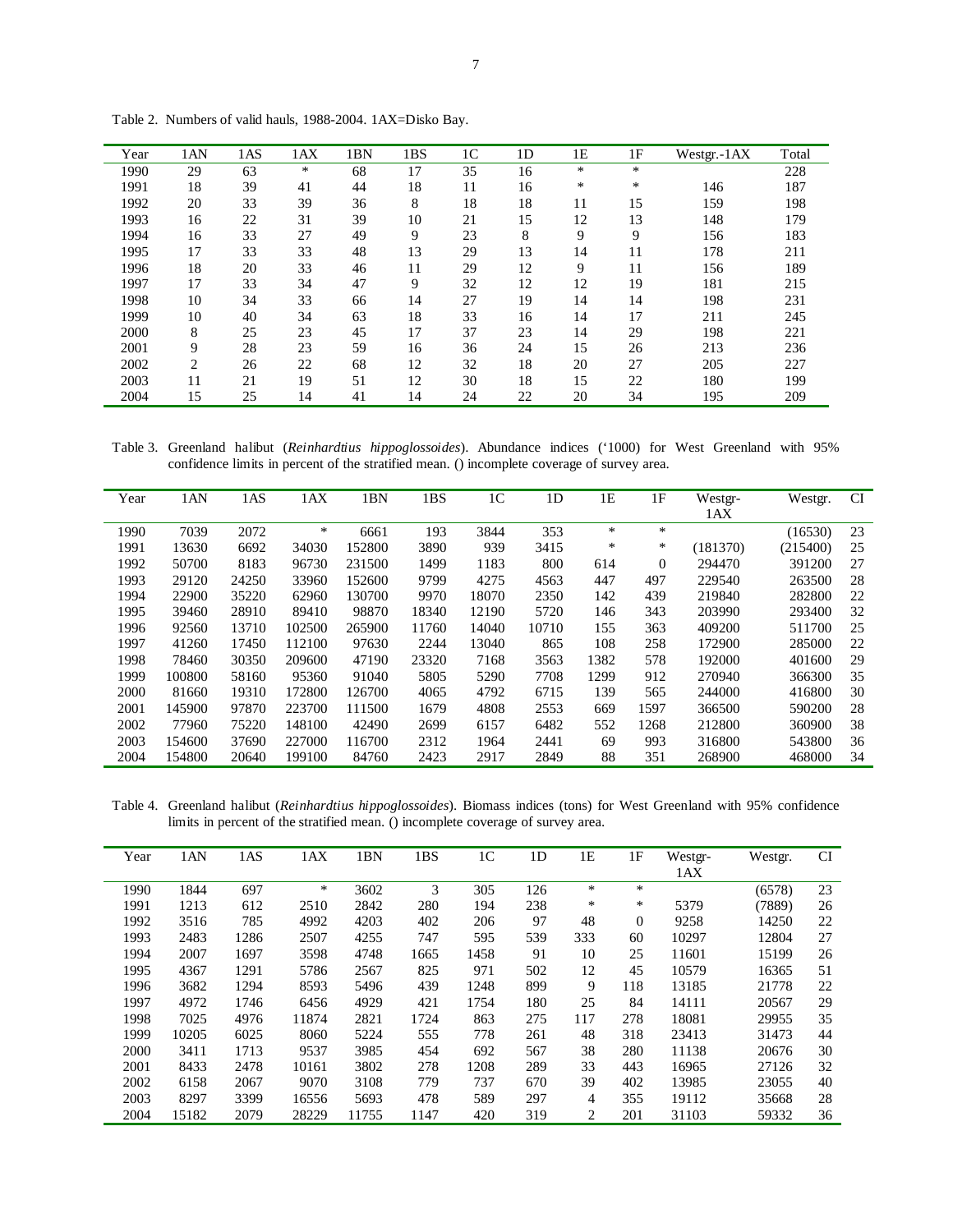| Year | 1AN   | 1AS    | 1AX   | 1BN     | 1BS    | 1 <sup>C</sup> | 1 <sub>D</sub> | 1E    | 1F     | Westgr. | CI |
|------|-------|--------|-------|---------|--------|----------------|----------------|-------|--------|---------|----|
| 1992 | 751   | 145500 | 9118  | 1006000 | 187300 | 69150          | 34430          | 6308  | 4165   | 1462000 | 32 |
| 1993 | 3704  | 210200 | 17270 | 360500  | 21480  | 156800         | 182000         | 96790 | 519600 | 1568000 | 69 |
| 1994 | 12270 | 187100 | 11510 | 1573000 | 224700 | 273000         | 85430          | 9477  | 84390  | 2461000 | 26 |
| 1995 | 843   | 67040  | 11140 | 559000  | 33370  | 182700         | 93020          | 4563  | 4960   | 956600  | 23 |
| 1996 | 998   | 7725   | 8186  | 1688000 | 59270  | 123900         | 62840          | 11370 | 53980  | 2016500 | 29 |
| 1997 | 5257  | 43260  | 6715  | 348000  | 58220  | 156300         | 56610          | 22930 | 21920  | 719300  | 24 |
| 1998 | 492   | 23670  | 19830 | 235800  | 14580  | 115000         | 70680          | 9908  | 31700  | 521600  | 24 |
| 1999 | 2302  | 69440  | 9249  | 287000  | 11180  | 10700          | 60880          | 4172  | 22710  | 573900  | 21 |
| 2000 | 0     | 27120  | 6044  | 26520   | 31570  | 27600          | 10120          | 17880 | 159256 | 165300  | 23 |
| 2001 | 2295  | 76470  | 2586  | 24970   | 15380  | 20380          | 12020          | 1179  | 180314 | 182900  | 60 |
| 2002 | 645   | 23050  | 1118  | 50390   | 83760  | 42470          | 44440          | 1677  | 9661   | 257200  | 27 |
| 2003 | 2142  | 44840  | 1625  | 210300  | 32320  | 78980          | 25340          | 1887  | 25560  | 423000  | 23 |
| 2004 | 2353  | 10820  | 824   | 52040   | 38800  | 46740          | 30190          | 1806  | 68990  | 252600  | 37 |

Table 5. Redfish (*Sebastes sp.*). Abundance indices ('1000) for West Greenland with 95% confidence limits in percent of the stratified mean.

Table 6. Redfish (*Sebastes sp.*). Biomass indices (tons) for West Greenland with 95% confidence limits in percent of the stratified mean. () incomplete coverage of survey area.

| Year | 1AN      | 1AS   | 1AX  | 1BN   | 1BS  | 1 <sup>C</sup> | 1 <sub>D</sub> | 1E   | 1F   | Westgr- | Westgr. | <b>CI</b> |
|------|----------|-------|------|-------|------|----------------|----------------|------|------|---------|---------|-----------|
|      |          |       |      |       |      |                |                |      |      | 1AX     |         |           |
| 1990 | 90       | 2789  | *    | 6951  | 28   | 1890           | 725            | *    | *    |         | (12473) | 20        |
| 1991 | 117      | 447   | 373  | 13781 | 1072 | 1175           | 2222           | ∗    | ∗    | 18814   | (19187) | 24        |
| 1992 | 69       | 18117 | 437  | 13423 | 2832 | 1576           | 1124           | 169  | 147  | 37457   | 37894   | 43        |
| 1993 | 195      | 4994  | 710  | 6420  | 300  | 1549           | 3835           | 1923 | 2138 | 21355   | 22065   | 38        |
| 1994 | 590      | 5076  | 538  | 16064 | 1986 | 3886           | 995            | 179  | 1272 | 30048   | 30586   | 24        |
| 1995 | 52       | 1585  | 775  | 5029  | 869  | 2963           | 1952           | 358  | 123  | 12930   | 13705   | 22        |
| 1996 | 18       | 117   | 782  | 12178 | 1694 | 2552           | 1980           | 304  | 1788 | 20631   | 21413   | 28        |
| 1997 | 599      | 1481  | 337  | 4913  | 1597 | 6766           | 1901           | 1099 | 1229 | 19585   | 19922   | 31        |
| 1998 | 39       | 1467  | 1423 | 6193  | 2130 | 3274           | 1953           | 606  | 1198 | 16860   | 18283   | 22        |
| 1999 | 164      | 4021  | 742  | 5596  | 999  | 2742           | 2976           | 207  | 1124 | 17929   | 18671   | 25        |
| 2000 | $\Omega$ | 1790  | 793  | 1045  | 2185 | 2337           | 463            | 2411 | 1214 | 11444   | 12237   | 36        |
| 2001 | 192      | 5380  | 536  | 1746  | 1460 | 2637           | 1069           | 60   | 2256 | 14801   | 15337   | 50        |
| 2002 | 55       | 1917  | 397  | 2536  | 2386 | 1676           | 2654           | 272  | 998  | 12494   | 12891   | 28        |
| 2003 | 279      | 2886  | 702  | 6357  | 2319 | 6185           | 1918           | 187  | 2476 | 22606   | 23308   | 32        |
| 2004 | 369      | 462   | 368  | 2210  | 2274 | 2996           | 1679           | 101  | 1026 | 11118   | 11486   | 41        |

Table 7. American plaice (*Hipplogossoides platessoides*). Abundance indices ('1000) for West Greenland with 95% confidence limits in percent of the stratified mean. () incomplete coverage of survey area.

| Year | 1AN      | 1AS  | 1AX  | 1BN   | 1BS  | 1 <sup>C</sup> | 1 <sub>D</sub> | 1E   | 1F   | Westgr- | Westgr. | <b>CI</b> |
|------|----------|------|------|-------|------|----------------|----------------|------|------|---------|---------|-----------|
|      |          |      |      |       |      |                |                |      |      | 1AX     |         |           |
| 1991 | 52       | 803  | 1759 | 1777  | 561  | 2509           | 2688           | *    | *    | 11078   | (12837) | 31        |
| 1992 | 1399     | 958  | 2762 | 1441  | 604  | 1666           | 1372           | 525  | 59   | 8028    | 10790   | 22        |
| 1993 | 1273     | 1718 | 1200 | 2969  | 780  | 1989           | 1739           | 624  | 938  | 12030   | 13230   | 24        |
| 1994 | 2219     | 3665 | 3338 | 14940 | 6952 | 9501           | 703            | 258  | 485  | 38682   | 42020   | 32        |
| 1995 | 962      | 551  | 1833 | 6340  | 945  | 2681           | 2988           | 332  | 532  | 15327   | 17160   | 29        |
| 1996 | 1631     | 3390 | 7318 | 4593  | 1676 | 4198           | 3055           | 114  | 670  | 19322   | 26640   | 18        |
| 1997 | 6576     | 1961 | 2662 | 15130 | 1046 | 10370          | 2017           | 335  | 699  | 38128   | 40790   | 47        |
| 1998 | 1648     | 1912 | 2378 | 3551  | 1177 | 1541           | 6402           | 921  | 5640 | 22792   | 25170   | 27        |
| 1999 | 493      | 1659 | 2010 | 6809  | 1165 | 5319           | 1933           | 990  | 557  | 18930   | 20940   | 18        |
| 2000 | 1829     | 4838 | 6737 | 14750 | 1892 | 3519           | 3820           | 529  | 543  | 31713   | 38450   | 23        |
| 2001 | 1295     | 1253 | 2191 | 13640 | 1493 | 3457           | 2261           | 592  | 582  | 24579   | 26770   | 31        |
| 2002 | $\Omega$ | 3823 | 4734 | 8807  | 1777 | 5097           | 31840          | 1537 | 1849 | 54726   | 59460   | 49        |
| 2003 | 2167     | 5239 | 5544 | 25650 | 1564 | 13690          | 15030          | 799  | 1970 | 66106   | 71650   | 22        |
| 2004 | 719      | 1423 | 5302 | 11890 | 2801 | 10210          | 8869           | 584  | 1621 | 38108   | 43410   | 27        |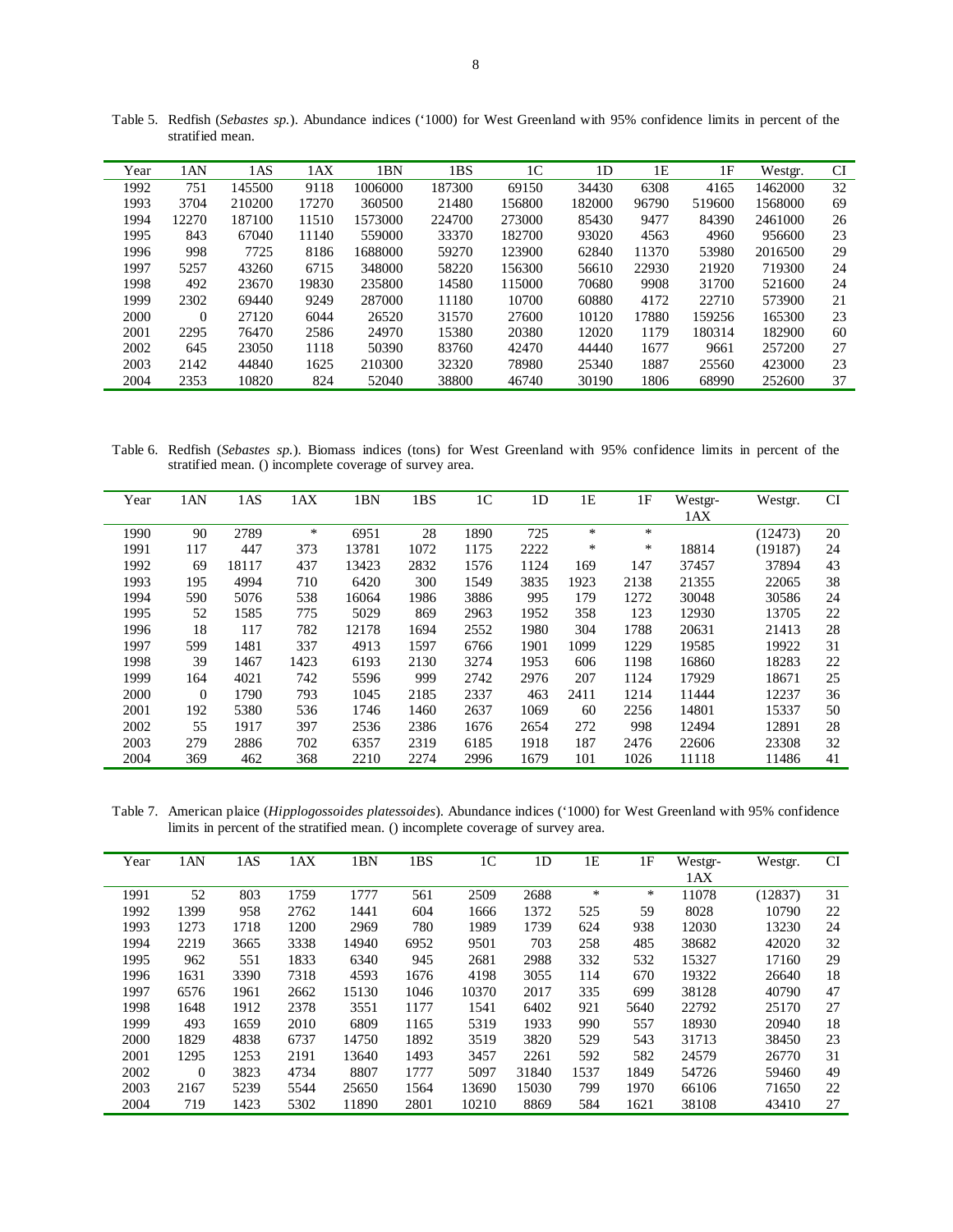| Year | 1AN      | 1AS | 1AX | 1BN  | 1BS | 1 <sup>C</sup> | 1 <sub>D</sub> | 1E | 1F  | Westgr- | Westgr. | <b>CI</b> |
|------|----------|-----|-----|------|-----|----------------|----------------|----|-----|---------|---------|-----------|
|      |          |     |     |      |     |                |                |    |     | 1AX     |         |           |
| 1990 | $\theta$ | 2   | ∗   | 15   | 7   | 60             | 142            | *  | *   |         | (226)   | 38        |
| 1991 | 3        | 23  | 143 | 72   | 61  | 117            | 311            | *  | *   | 587     | (730)   | 28        |
| 1992 | 57       | 54  | 213 | 78   | 51  | 137            | 128            | 55 | 6   | 566     | 779     | 23        |
| 1993 | 56       | 72  | 87  | 90   | 28  | 107            | 141            | 69 | 43  | 607     | 694     | 26        |
| 1994 | 112      | 293 | 277 | 487  | 308 | 284            | 60             | 22 | 64  | 1629    | 1906    | 22        |
| 1995 | 65       | 54  | 279 | 191  | 51  | 87             | 130            | 19 | 18  | 616     | 895     | 18        |
| 1996 | 119      | 264 | 670 | 231  | 74  | 142            | 119            | 7  | 27  | 984     | 1654    | 18        |
| 1997 | 323      | 150 | 287 | 398  | 87  | 367            | 135            | 31 | 25  | 1516    | 1803    | 21        |
| 1998 | 154      | 178 | 328 | 185  | 48  | 82             | 398            | 97 | 102 | 1245    | 1573    | 20        |
| 1999 | 81       | 136 | 170 | 287  | 43  | 202            | 145            | 65 | 44  | 1003    | 1173    | 17        |
| 2000 | 175      | 278 | 408 | 551  | 74  | 178            | 227            | 89 | 40  | 1613    | 2021    | 18        |
| 2001 | 169      | 79  | 140 | 403  | 65  | 162            | 153            | 38 | 67  | 1136    | 1276    | 17        |
| 2002 | $\theta$ | 184 | 327 | 414  | 151 | 275            | 1061           | 92 | 67  | 2243    | 2570    | 23        |
| 2003 | 196      | 352 | 338 | 1013 | 125 | 680            | 1048           | 59 | 171 | 3642    | 3980    | 20        |
| 2004 | 138      | 143 | 192 | 537  | 128 | 715            | 747            | 38 | 150 | 2597    | 2789    | 27        |

Table 8. American plaice (*Hipplogossoides platessoides*). Biomass indices (tons) for West Greenland with 95% confidence limits in percent of the stratified mean. () incomplete coverage of survey area.

Table 9. Atlantic wolffish (*Anarhichas lupus*). Abundance indices ('1000) for West Greenland with 95% confidence limits in percent of the stratified mean.

| Year | 1AN              | 1AS | 1AX            | 1BN  | 1BS | 1 <sup>C</sup> | 1 <sub>D</sub> | 1E   | 1F   | Westgr- | Westgr. | <b>CI</b> |
|------|------------------|-----|----------------|------|-----|----------------|----------------|------|------|---------|---------|-----------|
|      |                  |     |                |      |     |                |                |      |      | 1AX     |         |           |
| 1992 | $\overline{0}$   | 37  | $\Omega$       | 30   | 104 | 263            | 99             | 131  | 138  | 803     | 803     | 33        |
| 1993 | $\overline{0}$   | 28  | 49             | 26   | 27  | 239            | 189            | 344  | 324  | 1177    | 1226    | 41        |
| 1994 | $\boldsymbol{0}$ | 63  | 20             | 332  | 179 | 1940           | 366            | 361  | 1628 | 4869    | 4889    | 36        |
| 1995 | $\mathbf{0}$     | 7   | $\theta$       | 86   | 129 | 351            | 87             | 412  | 231  | 1304    | 1304    | 34        |
| 1996 | $\boldsymbol{0}$ | 62  | 5              | 87   | 63  | 424            | 224            | 568  | 610  | 2038    | 2043    | 50        |
| 1997 | $\overline{0}$   | 30  | $\overline{0}$ | 169  | 30  | 807            | 239            | 280  | 119  | 1673    | 1673    | 28        |
| 1998 | 0                | 251 | 6              | 346  | 93  | 717            | 371            | 467  | 726  | 2970    | 2976    | 30        |
| 1999 | $\overline{0}$   | 150 | 110            | 132  | 145 | 407            | 190            | 418  | 415  | 1857    | 1967    | 44        |
| 2000 | $\overline{0}$   | 542 | 87             | 327  | 414 | 369            | 558            | 1729 | 47   | 3886    | 3973    | 69        |
| 2001 | 0                | 137 | 162            | 358  | 55  | 156            | 365            | 228  | 67   | 1365    | 1527    | 40        |
| 2002 | $\overline{0}$   | 375 | 96             | 496  | 12  | 945            | 588            | 1057 | 537  | 4010    | 4106    | 33        |
| 2003 | 0                | 135 | 591            | 2339 | 190 | 1545           | 538            | 2329 | 1108 | 8184    | 8775    | 27        |
| 2004 | $\mathbf{0}$     | 86  | 262            | 1556 | 941 | 236            | 274            | 703  | 305  | 4101    | 4363    | 39        |

Table 10. Atlantic wolffish (*Anarhichas lupus*). Biomass indices (tons) for West Greenland with 95% confidence limits in percent of the stratified mean.

| Year | 1AN            | 1AS            | 1AX            | 1BN | 1BS            | 1 <sup>C</sup> | 1 <sub>D</sub> | 1Ε  | 1F  | Westgr- | Westgr. | <b>CI</b> |
|------|----------------|----------------|----------------|-----|----------------|----------------|----------------|-----|-----|---------|---------|-----------|
|      |                |                |                |     |                |                |                |     |     | 1AX     |         |           |
| 1992 | $\Omega$       | 7              | $\overline{0}$ | 8   | 21             | 47             | 22             | 28  | 31  | 163     | 163     | 33        |
| 1993 | $\Omega$       | 5              | 6              |     | $\overline{2}$ | 26             | 35             | 29  | 188 | 286     | 292     | 64        |
| 1994 | $\Omega$       | 12             | 9              | 40  | 39             | 198            | 30             | 65  | 249 | 635     | 644     | 38        |
| 1995 | $\Omega$       | $\overline{0}$ | $\overline{0}$ | 22  | 9              | 38             | 24             | 90  | 36  | 219     | 219     | 40        |
| 1996 | $\theta$       |                | 3              | 17  | 23             | 41             | 35             | 103 | 101 | 321     | 324     | 53        |
| 1997 | $\theta$       | 3              | $\overline{0}$ | 21  |                | 115            | 16             | 58  | 15  | 228     | 228     | 30        |
| 1998 | $\theta$       | 3              | $\overline{2}$ | 13  | 9              | 60             | 34             | 104 | 133 | 356     | 358     | 38        |
| 1999 | $\overline{0}$ | 4              | 13             | 21  | 12             | 8              | 6              | 202 | 62  | 316     | 329     | 79        |
| 2000 | $\Omega$       | 20             | 3              | 52  | 31             | 55             | 54             | 396 | 15  | 623     | 626     | 90        |
| 2001 | $\Omega$       |                | 3              | 11  |                | 16             | 21             | 42  | 23  | 114     | 117     | 40        |
| 2002 | $\theta$       | 9              | 2              | 77  | 5              | 73             | 78             | 216 | 118 | 577     | 579     | 37        |
| 2003 | $\theta$       | $\overline{2}$ | 41             | 267 | 64             | 361            | 60             | 205 | 148 | 1107    | 1148    | 24        |
| 2004 | $\overline{0}$ | 6              | 19             | 160 | 56             | 96             | 21             | 162 | 100 | 601     | 620     | 27        |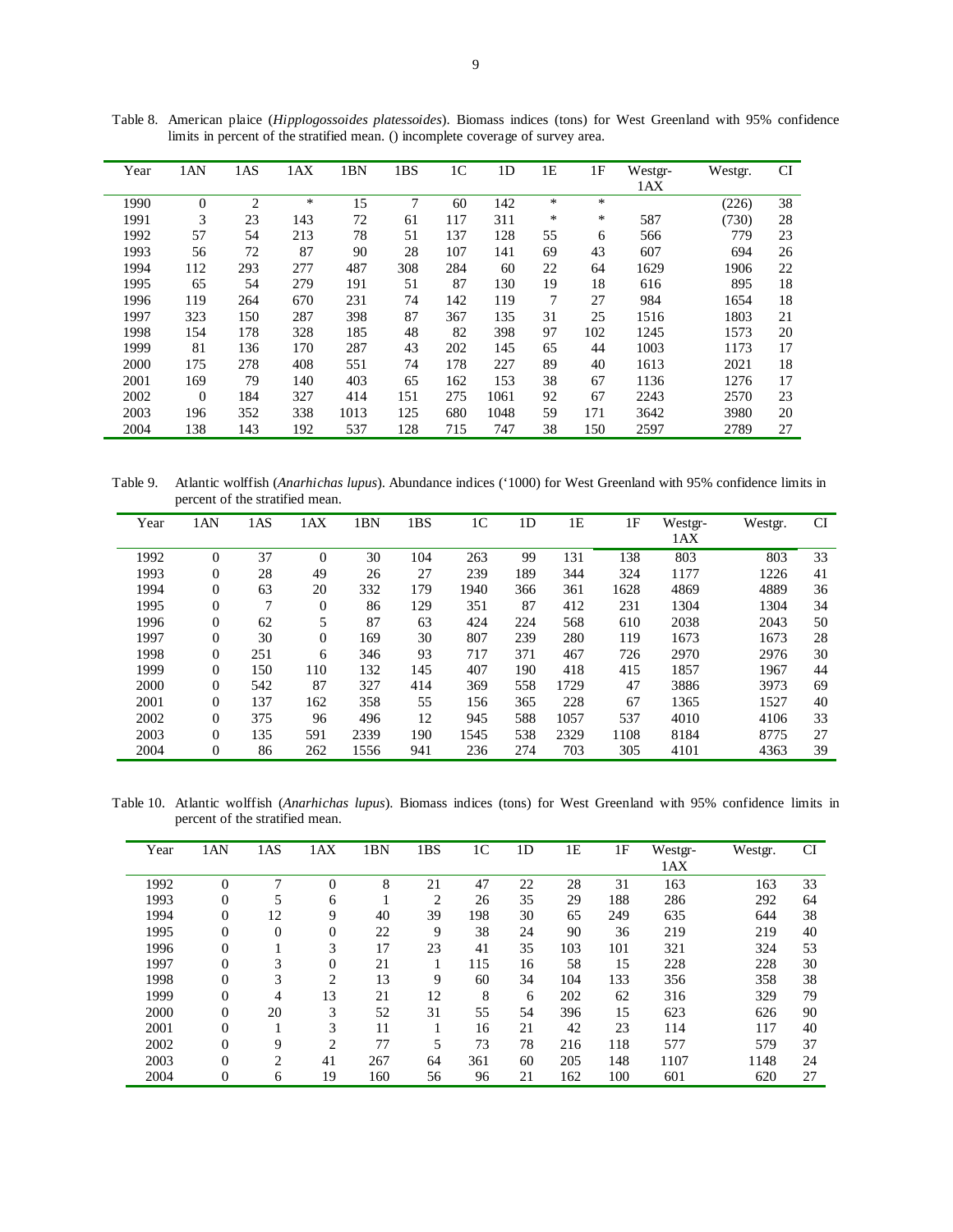| Year | 1AN            | 1AS  | 1AX            | 1BN  | 1BS            | 1 <sup>C</sup> | 1 <sub>D</sub> | 1E             | 1F             | Westgr-<br>1AX | Westgr. | <b>CI</b> |
|------|----------------|------|----------------|------|----------------|----------------|----------------|----------------|----------------|----------------|---------|-----------|
| 1992 | 14             | 74   | 9              | 72   | 11             | 26             | 39             | 18             | 5              | 334            | 268     | 28        |
| 1993 | $\overline{0}$ | 131  | 29             | 50   | 34             | 50             | 22             | $\theta$       | 57             | 343            | 372     | 36        |
| 1994 | 43             | 304  | $\mathbf{0}$   | 220  | 84             | 387            | 21             | 12             | 42             | 1113           | 1113    | 33        |
| 1995 | $\overline{0}$ | 155  | 7              | 57   | 41             | 37             | 48             | 26             | 30             | 395            | 402     | 22        |
| 1996 | 131            | 109  | 11             | 120  | 31             | 30             | 30             | $\theta$       | 38             | 489            | 500     | 24        |
| 1997 | 94             | 337  | 29             | 247  | $\overline{0}$ | 33             | 58             | $\theta$       | 8              | 778            | 807     | 23        |
| 1998 | 75             | 218  | $\overline{0}$ | 182  | 23             | 21             | 38             | 25             | $\overline{4}$ | 586            | 586     | 25        |
| 1999 | 856            | 313  | 96             | 396  | 60             | 18             | 5              | $\theta$       | $\Omega$       | 1649           | 1745    | 42        |
| 2000 | $\theta$       | 794  | 30             | 507  | 140            | 27             | 6              | 93             | $\theta$       | 1568           | 1598    | 28        |
| 2001 | 302            | 356  | 68             | 269  | 40             | 41             | $\overline{0}$ | $\theta$       | 5              | 1013           | 1081    | 27        |
| 2002 | 258            | 2147 | 54             | 362  | 108            | 73             | 75             | 10             | 42             | 1573           | 1196    | 42        |
| 2003 | 505            | 1515 | 205            | 1372 | 39             | 601            | 35             | $\overline{0}$ | 55             | 4123           | 4328    | 24        |
| 2004 | 151            | 743  | 233            | 605  | 3              | 132            | 92             | 39             | 86             | 1621           | 2084    | 30        |

Table 11. Spotted wolffish (*Anarhichas minor*). Abundance indices ('1000) for West Greenland with 95% confidence limits in percent of the stratified mean

Table 12. Spotted wolffish (*Anarhichas minor*). Biomass indices (tons) for West Greenland with 95% confidence limits in percent of the stratified mean.

| Year | 1AN            | 1AS      | 1AX            | 1BN | 1BS            | 1 <sup>C</sup> | 1D           | 1E             | 1F       | Westgr- | Westgr. | CI  |
|------|----------------|----------|----------------|-----|----------------|----------------|--------------|----------------|----------|---------|---------|-----|
|      |                |          |                |     |                |                |              |                |          | 1AX     |         |     |
| 1992 | 4              | 76       | 65             | 110 | 3              | 34             | 33           | 6              | 19       | 286     | 351     | 28  |
| 1993 | 55             | $\theta$ | 100            | 47  | 16             | 66             | 4            | $\overline{0}$ | 282      | 471     | 571     | 53  |
| 1994 | 223            | 180      | $\overline{0}$ | 81  | 40             | 119            | 28           | 11             |          | 683     | 683     | 25  |
| 1995 | $\overline{0}$ | 60       | 15             | 68  | 16             | 22             | 19           | 11             | 164      | 362     | 377     | 49  |
| 1996 | 169            | 77       | 12             | 193 | 15             | 6              | 31           | $\overline{0}$ | 50       | 542     | 554     | 26  |
| 1997 | 193            | 72       | 37             | 81  | $\Omega$       | 16             | 124          | $\overline{0}$ | 5        | 493     | 530     | 34  |
| 1998 | 2              | 64       | $\overline{0}$ | 143 | 18             | 6              | 125          | 100            | 7        | 465     | 465     | 32  |
| 1999 | 131            | 121      | 23             | 28  | 36             | 13             | 2            | $\overline{0}$ | $\Omega$ | 331     | 354     | 31  |
| 2000 | $\overline{0}$ | 188      | 31             | 133 | 36             | 19             |              | 593            | $\theta$ | 969     | 1000    | 114 |
| 2001 | 523            | 30       | 25             | 310 | 80             | 4              | $\mathbf{0}$ | $\overline{0}$ | 10       | 957     | 982     | 52  |
| 2002 | 135            | 194      | 20             | 169 | 81             | 74             | 233          | 71             | 126      | 1084    | 1104    | 28  |
| 2003 | 299            | 1416     | 195            | 978 | 22             | 741            | 107          | $\overline{0}$ | 226      | 3790    | 3985    | 22  |
| 2004 | 124            | 1270     | 623            | 567 | $\overline{2}$ | 78             | 603          | 352            | 545      | 3541    | 4164    | 35  |

Table 13. Cod (*Gadus morhua*). Abundance indices ('1000) for West Greenland with 95% confidence limits in percent of the stratified mean. () incomplete coverage of survey area.

| Year | 1AN              | 1AS            | 1AX      | 1BN          | 1BS            | 1 <sup>C</sup> | 1D             | 1Ε       | 1F       | Westgr- | Westgr. | <b>CI</b> |
|------|------------------|----------------|----------|--------------|----------------|----------------|----------------|----------|----------|---------|---------|-----------|
|      |                  |                |          |              |                |                |                |          |          | 1AX     |         |           |
| 1991 | $\theta$         | $\theta$       | 10       | 6            | 10             | 337            | 481            | *        | *        | 546     | (846)   | 51        |
| 1992 | $\mathbf{0}$     | $\overline{0}$ | 4        | 16           | 37             | 243            | 345            | $\theta$ | 8        | 648     | 653     | 49        |
| 1993 | $\overline{0}$   | $\overline{0}$ | 2        | $\mathbf{0}$ | 16             | 54             | 135            | 286      | 18       | 510     | 512     | 68        |
| 1994 | $\boldsymbol{0}$ | 10             | $\Omega$ | $\mathbf{0}$ | 41             | 87             | $\overline{0}$ | 6        | $\Omega$ | 144     | 144     | 47        |
| 1995 | $\mathbf{0}$     | $\overline{0}$ | $\theta$ | 40           | 11             | 380            | 44             | 62       | 39       | 578     | 578     | 55        |
| 1996 | $\mathbf{0}$     | $\overline{0}$ | 0        | $\Omega$     | $\overline{0}$ | 46             | 68             | 87       | 107      | 308     | 308     | 55        |
| 1997 | $\mathbf{0}$     | 0              | $\theta$ | $\mathbf{0}$ | 7              | 31             | $\overline{0}$ | $\theta$ | $\theta$ | 38      | 38      | 68        |
| 1998 | $\mathbf{0}$     | $\theta$       | $\Omega$ | 4            | $\overline{0}$ | $\theta$       | 26             | 26       | 3        | 59      | 59      | 54        |
| 1999 | $\mathbf{0}$     | 12             | 20       | 90           | 46             | 16             | 23             | 6        | $\theta$ | 193     | 213     | 29        |
| 2000 | $\mathbf{0}$     | 186            | 399      | 270          | 167            | 71             | 58             | 9        | 189      | 950     | 1349    | 23        |
| 2001 | $\mathbf{0}$     | $\overline{0}$ | 26       | 236          | 69             | 110            | 448            | 305      | 313      | 1482    | 1508    | 26        |
| 2002 | $\mathbf{0}$     | $\theta$       | 13       | 69           | 134            | 78             | 3294           | 114      | 457      | 4145    | 4158    | 50        |
| 2003 | $\mathbf{0}$     | 112            | 380      | 1356         | 39             | 351            | 727            | 214      | 211      | 3011    | 3391    | 22        |
| 2004 | $\mathbf{0}$     | 0              | 197      | 37           | 115            | 379            | 2630           | 1538     | 1610     | 6310    | 6507    | 29        |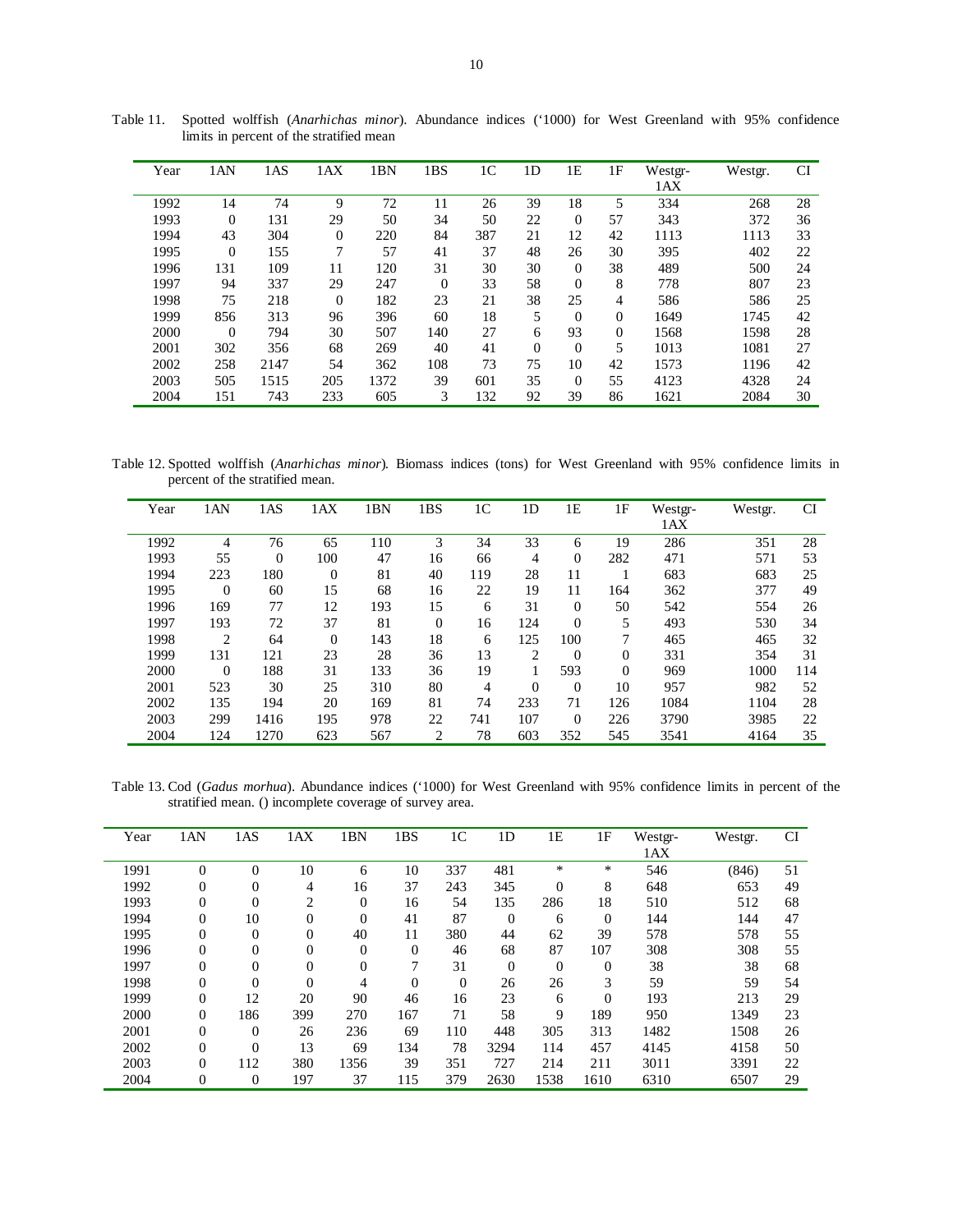| Year | 1AN              | 1AS            | 1AX      | 1 <sub>BN</sub> | 1BS            | 1 <sup>C</sup> | 1 <sub>D</sub> | 1E           | 1F             | Westgr- | Westgr. | <b>CI</b> |
|------|------------------|----------------|----------|-----------------|----------------|----------------|----------------|--------------|----------------|---------|---------|-----------|
|      |                  |                |          |                 |                |                |                |              |                | 1AX     |         |           |
| 1990 | $\overline{c}$   | 13             | *        | 75              | 3              | 83             | 9005           | *            | *              |         | (9180)  | 65        |
| 1991 | $\overline{0}$   | $\overline{0}$ | 7        | $\overline{2}$  | 15             | 151            | 310            | *            | *              | 478     | (485)   | 44        |
| 1992 | $\overline{0}$   | $\overline{0}$ | 3        | 20              | 34             | 75             | 118            | $\mathbf{0}$ | 2              | 248     | 251     | 45        |
| 1993 | $\boldsymbol{0}$ | 0              | 2        | $\theta$        | 5              | 25             | 39             | 124          | 5              | 198     | 200     | 70        |
| 1994 | $\overline{0}$   | 3              | $\Omega$ | $\mathbf{0}$    | 9              | 38             | $\Omega$       | л.           | $\mathbf{0}$   | 51      | 51      | 46        |
| 1995 | $\overline{0}$   | $\overline{0}$ | $\Omega$ | 5               |                | 120            | 23             | 3            | 4              | 155     | 155     | 63        |
| 1996 | $\overline{0}$   | $\overline{0}$ | $\Omega$ | $\Omega$        | $\overline{0}$ | 15             | 23             | 27           | 49             | 113     | 113     | 51        |
| 1997 | $\overline{0}$   | $\overline{0}$ | $\Omega$ | $\Omega$        | 2              | 53             | $\Omega$       | $\Omega$     | $\overline{0}$ | 55      | 55      | 76        |
| 1998 | $\overline{0}$   | $\overline{0}$ | $\Omega$ |                 | 0              | $\theta$       | 47             | 50           | 3              | 101     | 101     | 56        |
| 1999 | $\overline{0}$   |                | 5        | 23              | 5              |                | 17             |              | $\overline{0}$ | 48      | 53      | 47        |
| 2000 | $\overline{0}$   | 51             | 99       | 76              | 54             | 21             | 9              | 2            | 46             | 258     | 357     | 23        |
| 2001 | $\overline{0}$   | $\overline{0}$ | 15       | 125             | 30             | 56             | 178            | 98           | 100            | 588     | 603     | 23        |
| 2002 | $\overline{0}$   | $\overline{0}$ | 13       | 54              | 74             | 41             | 1489           | 42           | 150            | 1850    | 1863    | 46        |
| 2003 | $\overline{0}$   | 18             | 111      | 315             | 8              | 264            | 453            | 118          | 46             | 1221    | 1332    | 26        |
| 2004 | $\overline{0}$   | $\overline{0}$ | 496      | 46              | 7              | 176            | 680            | 685          | 305            | 1898    | 2394    | 28        |

Table 14. Cod (*Gadus morhua*). Biomass indices (tons) for West Greenland with 95% confidence limits in percent of the stratified mean. () incomplete coverage of survey area.

Table 15. Starry skate (*Raja radiata*). Abundance indices ('1000) for West Greenland with 95% confidence limits in percent of the stratified mean. () incomplete coverage of survey area.

| Year | 1AN  | 1AS  | 1AX  | 1BN  | 1BS  | 1 <sup>C</sup> | 1 <sub>D</sub> | 1E  | 1F  | Westgr- | Westgr. | <b>CI</b> |
|------|------|------|------|------|------|----------------|----------------|-----|-----|---------|---------|-----------|
|      |      |      |      |      |      |                |                |     |     | 1AX     |         |           |
| 1991 | 389  | 765  | 969  | 1495 | 918  | 526            | 156            | *   | *   | (4249)  | (5218)  | 24        |
| 1992 | 2949 | 1323 | 1276 | 1412 | 243  | 610            | 1002           | 141 | 21  | 7699    | 8975    | 25        |
| 1993 | 676  | 356  | 800  | 1630 | 493  | 903            | 470            | 586 | 218 | 5202    | 6131    | 21        |
| 1994 | 1853 | 1799 | 1208 | 3941 | 1837 | 2814           | 394            | 170 | 42  | 12852   | 14060   | 21        |
| 1995 | 2735 | 1295 | 841  | 2762 | 1841 | 656            | 2421           | 453 | 84  | 12249   | 13090   | 26        |
| 1996 | 4564 | 2243 | 1525 | 3974 | 390  | 661            | 577            | 10  | 629 | 13045   | 14570   | 23        |
| 1997 | 4581 | 1431 | 649  | 4422 | 208  | 2279           | 692            | 83  | 43  | 13741   | 14390   | 26        |
| 1998 | 2765 | 4053 | 3187 | 3003 | 348  | 611            | 880            | 396 | 270 | 12323   | 15510   | 25        |
| 1999 | 1675 | 3172 | 868  | 2757 | 276  | 1016           | 818            | 210 | 197 | 10122   | 10990   | 23        |
| 2000 | 2081 | 3394 | 2035 | 4032 | 541  | 607            | 488            | 138 | 563 | 11845   | 13880   | 23        |
| 2001 | 3198 | 1184 | 566  | 2344 | 263  | 429            | 457            | 127 | 215 | 8215    | 8781    | 32        |
| 2002 | 511  | 1132 | 878  | 2150 | 383  | 902            | 2648           | 224 | 479 | 8428    | 9306    | 25        |
| 2003 | 3949 | 2384 | 1385 | 7162 | 86   | 720            | 805            | 186 | 691 | 15975   | 17370   | 26        |
| 2004 | 2468 | 1295 | 1254 | 1236 | 215  | 214            | 722            | 188 | 63  | 6625    | 7879    | 24        |

 Table 16.Starry skate (*Raja radiata*). Biomass (tons) for West Greenland with 95% confidence limits in percent of the stratified mean. () incomplete coverage of survey area.

| Year | 1AN      | 1AS  | 1AX    | 1BN  | 1BS | 1 <sup>C</sup> | 1 <sub>D</sub> | 1E       | 1F  | Westgr- | Westgr. | <b>CI</b> |
|------|----------|------|--------|------|-----|----------------|----------------|----------|-----|---------|---------|-----------|
|      |          |      |        |      |     |                |                |          |     | 1AX     |         |           |
| 1990 | $\Omega$ | 8    | $\ast$ | 16   |     | 62             | 155            | *        | *   |         | (243)   | 51        |
| 1991 | 81       | 363  | 167    | 196  | 113 | 64             | 232            | *        | ∗   | 1049    | (1216)  | 28        |
| 1992 | 370      | 268  | 162    | 226  | 37  | 57             | 113            | 32       | 5   | 1109    | 1271    | 20        |
| 1993 | 60       | 65   | 199    | 171  | 87  | 116            | 128            | 40       | 22  | 688     | 887     | 24        |
| 1994 | 494      | 283  | 182    | 465  | 275 | 311            | 55             | 61       | 3   | 1947    | 2129    | 23        |
| 1995 | 253      | 227  | 301    | 451  | 327 | 121            | 300            | 78       | 24  | 1782    | 2083    | 21        |
| 1996 | 631      | 554  | 623    | 509  | 61  | 105            | 65             | $\theta$ | 207 | 2131    | 2755    | 23        |
| 1997 | 830      | 411  | 322    | 566  | 56  | 156            | 187            | 25       | 7   | 2237    | 2559    | 26        |
| 1998 | 392      | 839  | 535    | 427  | 78  | 38             | 114            | 81       | 76  | 2045    | 2580    | 26        |
| 1999 | 278      | 931  | 253    | 247  | 45  | 94             | 96             | 25       | 49  | 1766    | 2019    | 34        |
| 2000 | 323      | 1178 | 345    | 428  | 122 | 84             | 120            | 3        | 197 | 2454    | 2799    | 23        |
| 2001 | 325      | 215  | 222    | 248  | 52  | 52             | 89             | 10       | 60  | 1050    | 1272    | 28        |
| 2002 | 13       | 246  | 320    | 280  | 101 | 86             | 687            | 63       | 177 | 1653    | 1973    | 29        |
| 2003 | 1005     | 902  | 567    | 1481 | 11  | 107            | 174            | 24       | 206 | 3909    | 4478    | 25        |
| 2004 | 598      | 520  | 791    | 197  | 47  | 33             | 333            | 98       | 78  | 1903    | 2694    | 23        |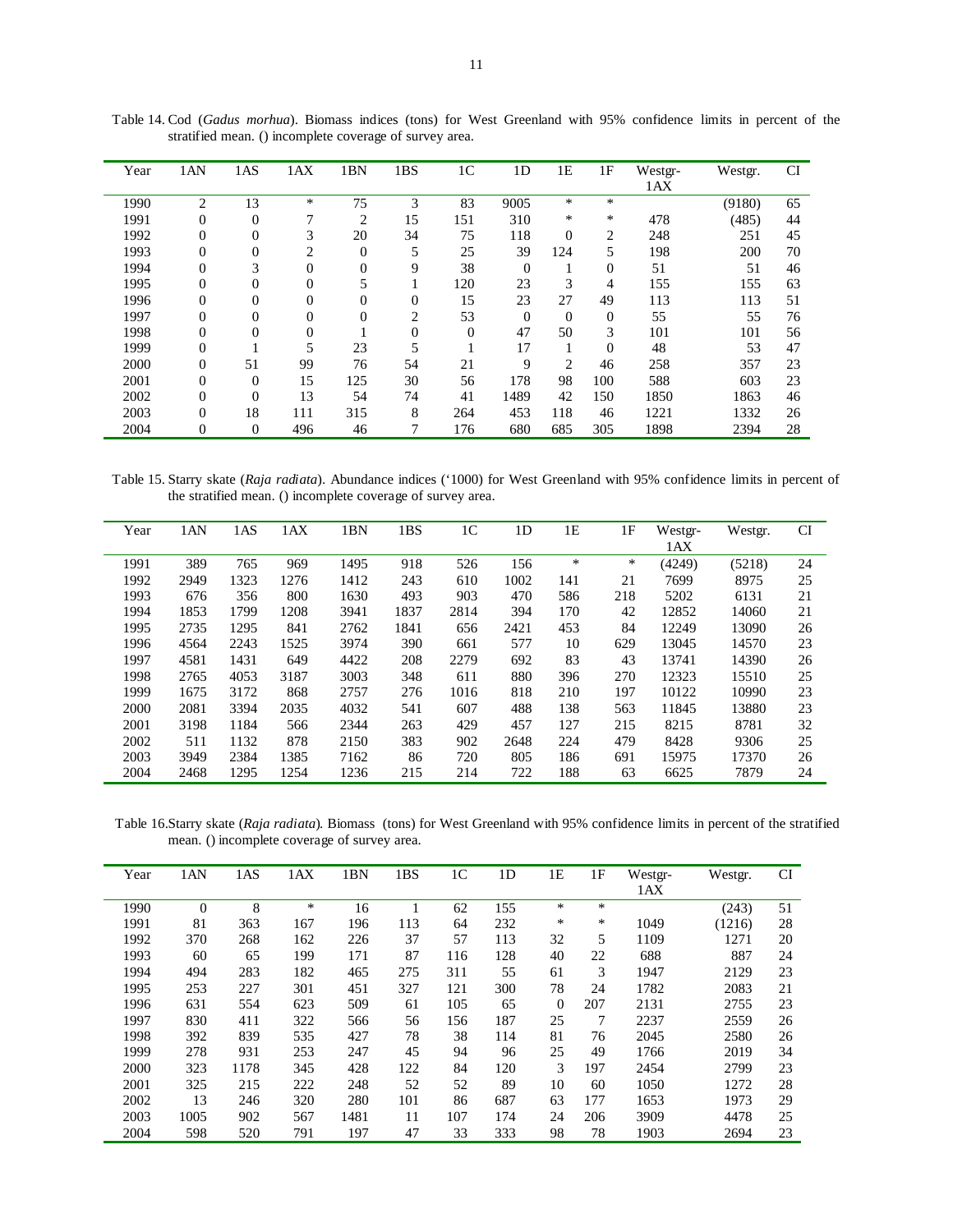

Fig. 1. Distribution of 2004-survey catches (kg/hour) of Greenland halibut (all hauls). The 200, 400 and 600 m depth contour lines are shown.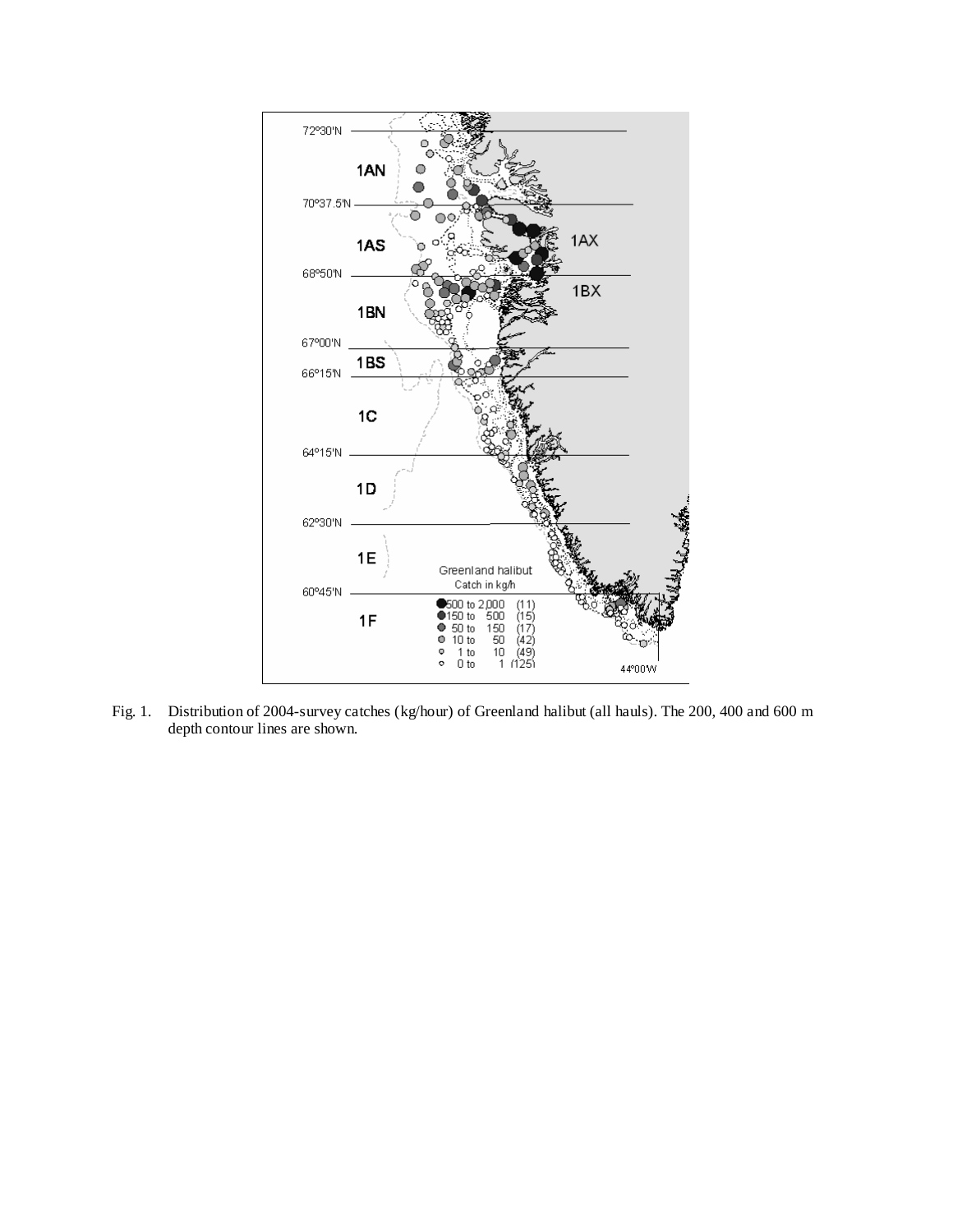

Fig. 2. Distribution of 2004-survey catches (Numbers/hour) of Greenland halibut (all hauls). The 200, 400 and 600 m depth contour lines are shown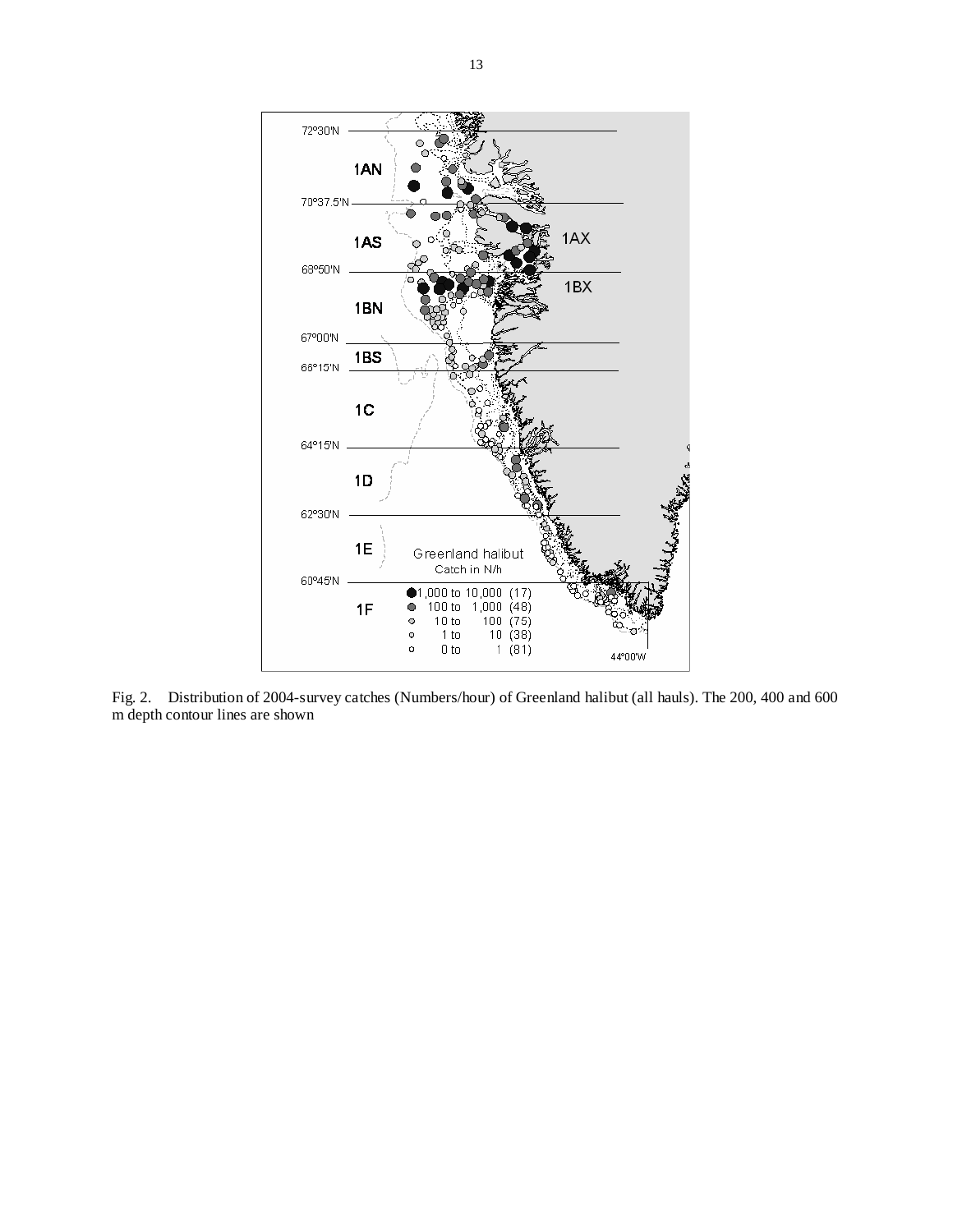

Fig. 3. Greenland halibut (*Reinhardtius hippoglossoides*). Length frequencies for West Greenland, 1991-1999.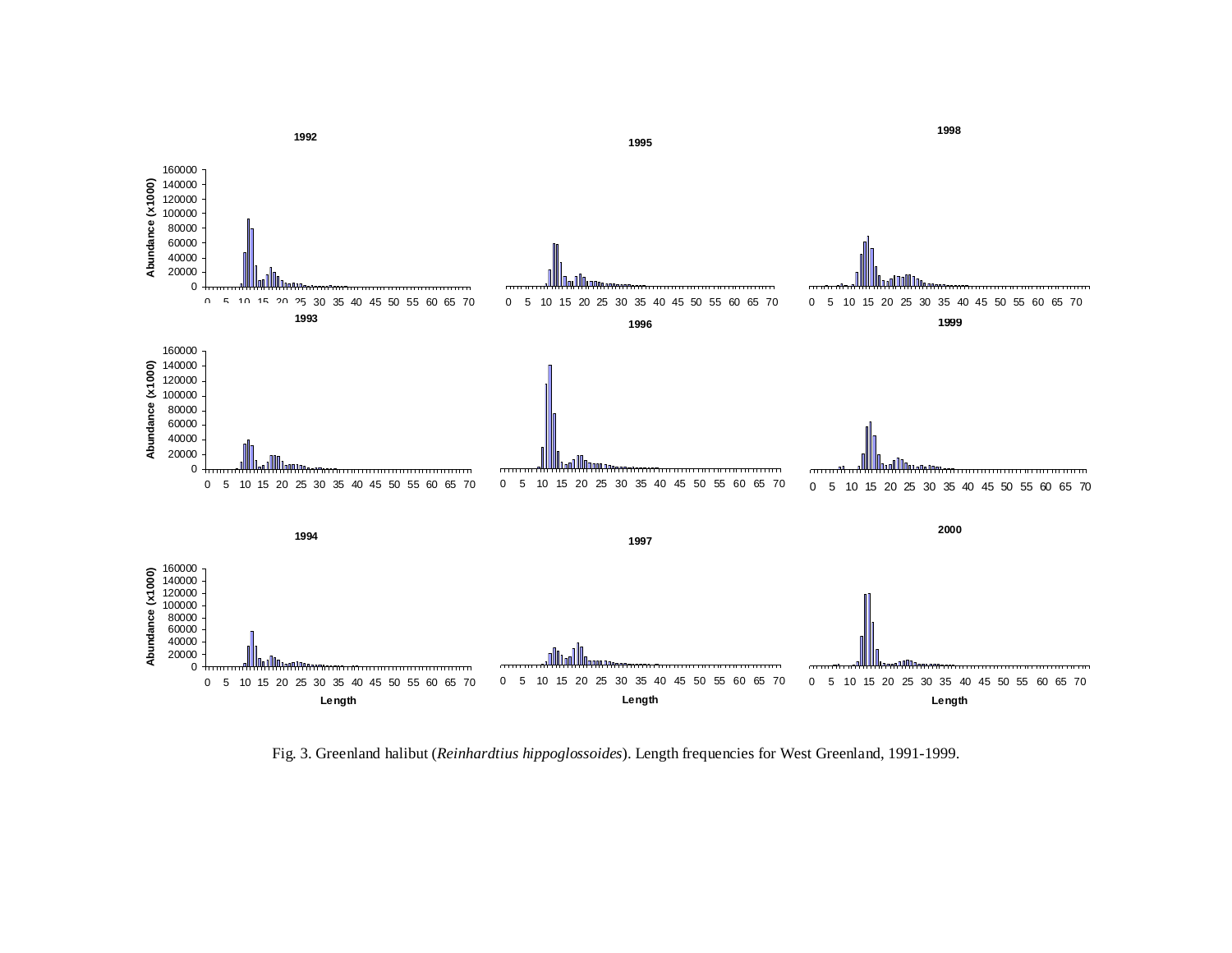

Fig. 3 cont. Greenland halibut (*Reinhardtius hippoglossoides).* Length frequencies for West Greenland, 2001-2004.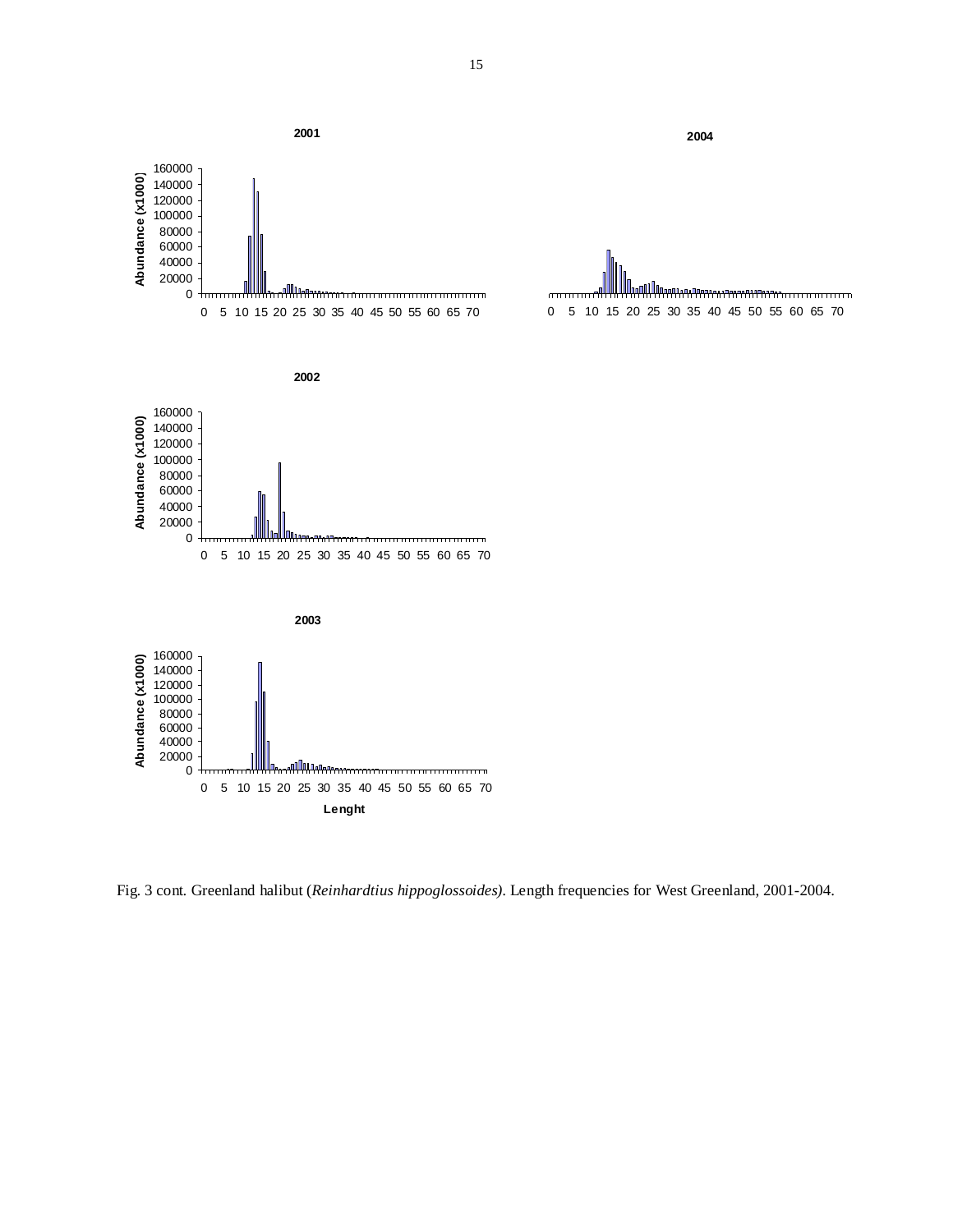

Fig. 4a. Catch in number per hour of Greenland halibut at age 1, 2 and 3+ in the offshore nursery area (1AS-1B).



Fig. 4b. Catch in number per hour of Greenland halibut at age 1, 2 and 3+ in the in the inshore Disko Bay.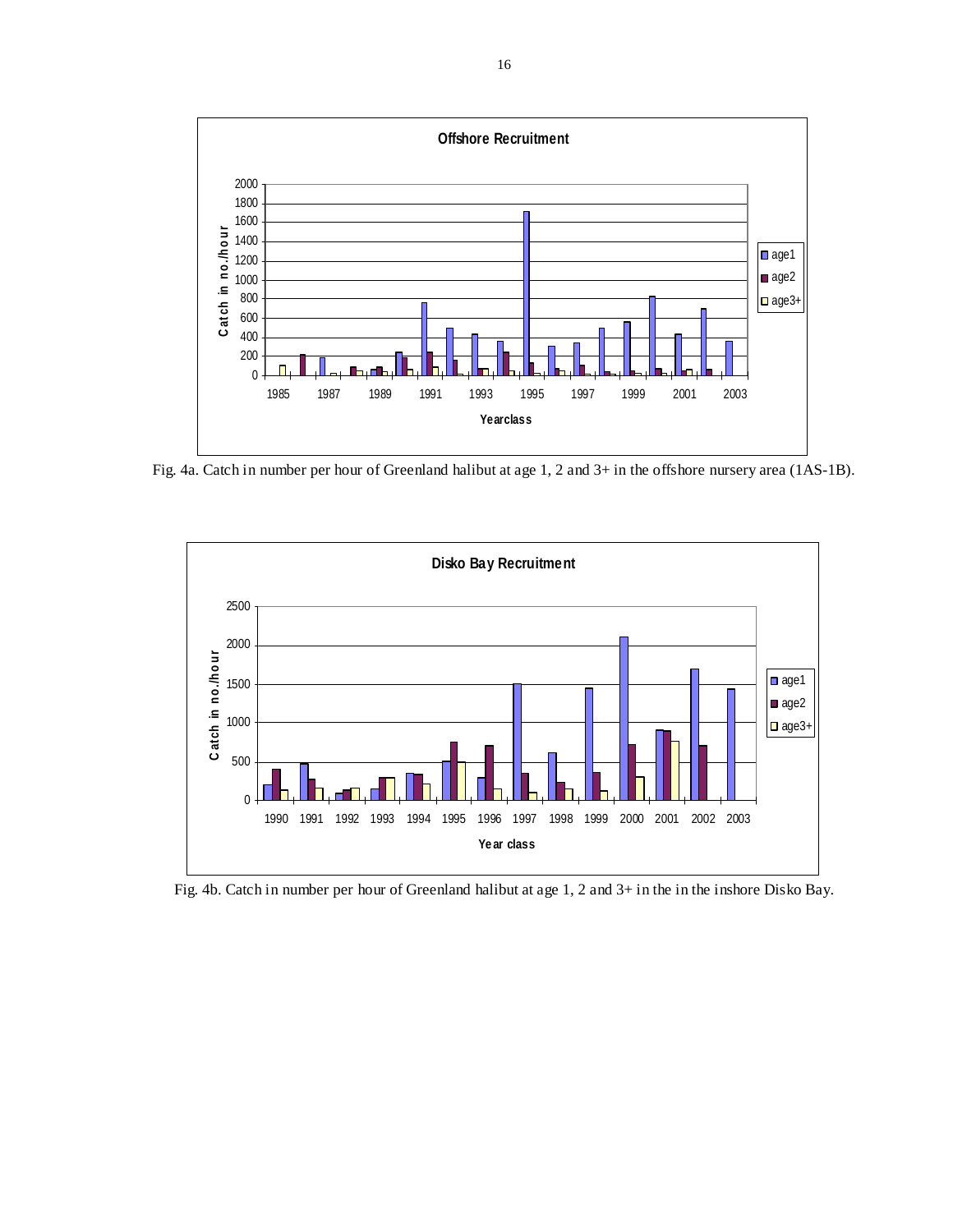

Fig. 5. Distribution of 2004-survey catches (kg/hour) of redfish sp. (all hauls). The 200, 400 and 600 m depth contour lines are shown.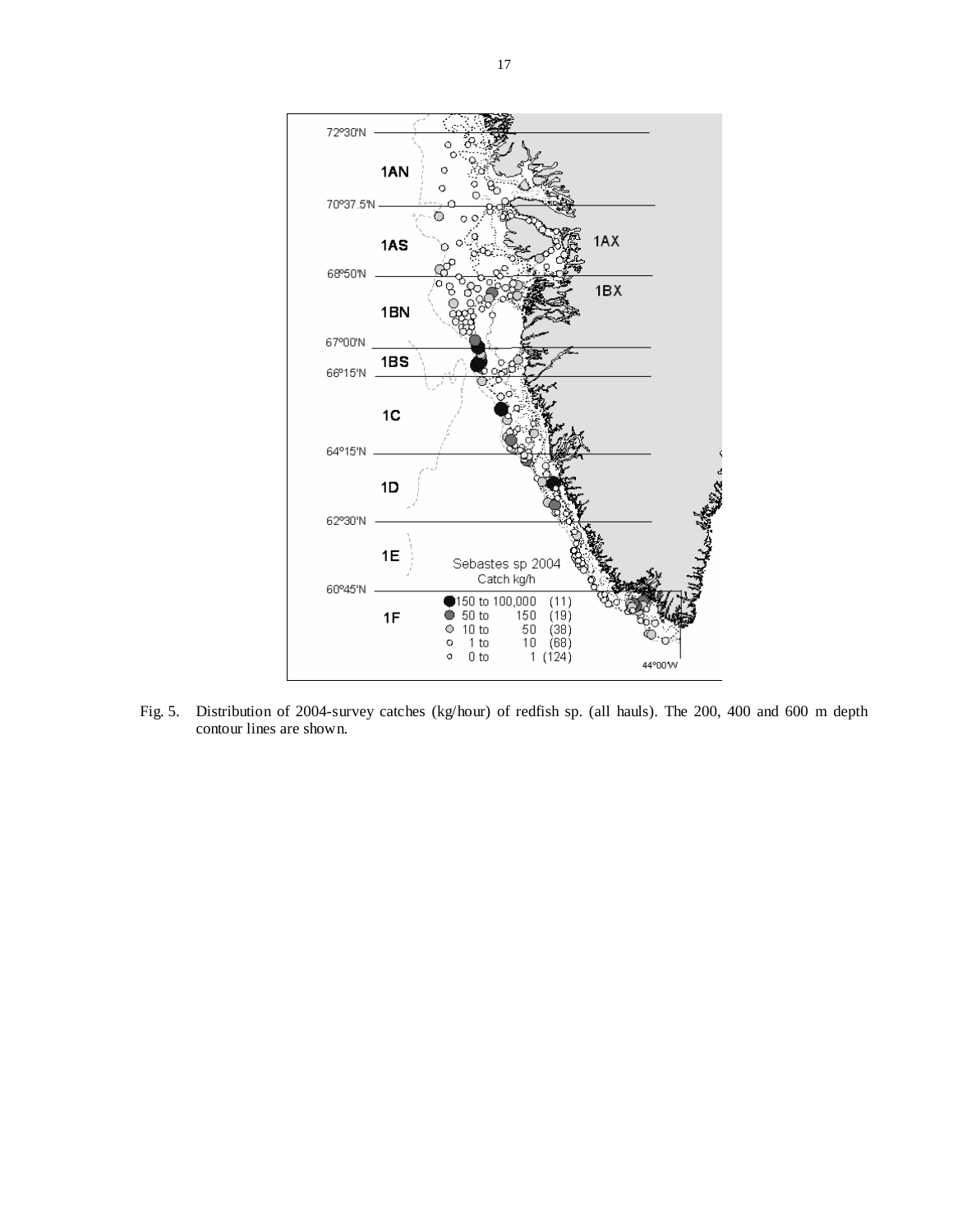

Fig. 6. Distribution of 2004-survey catches (number/hour) of redfish sp. (all hauls). The 200, 400 and 600 m depth contour lines are shown.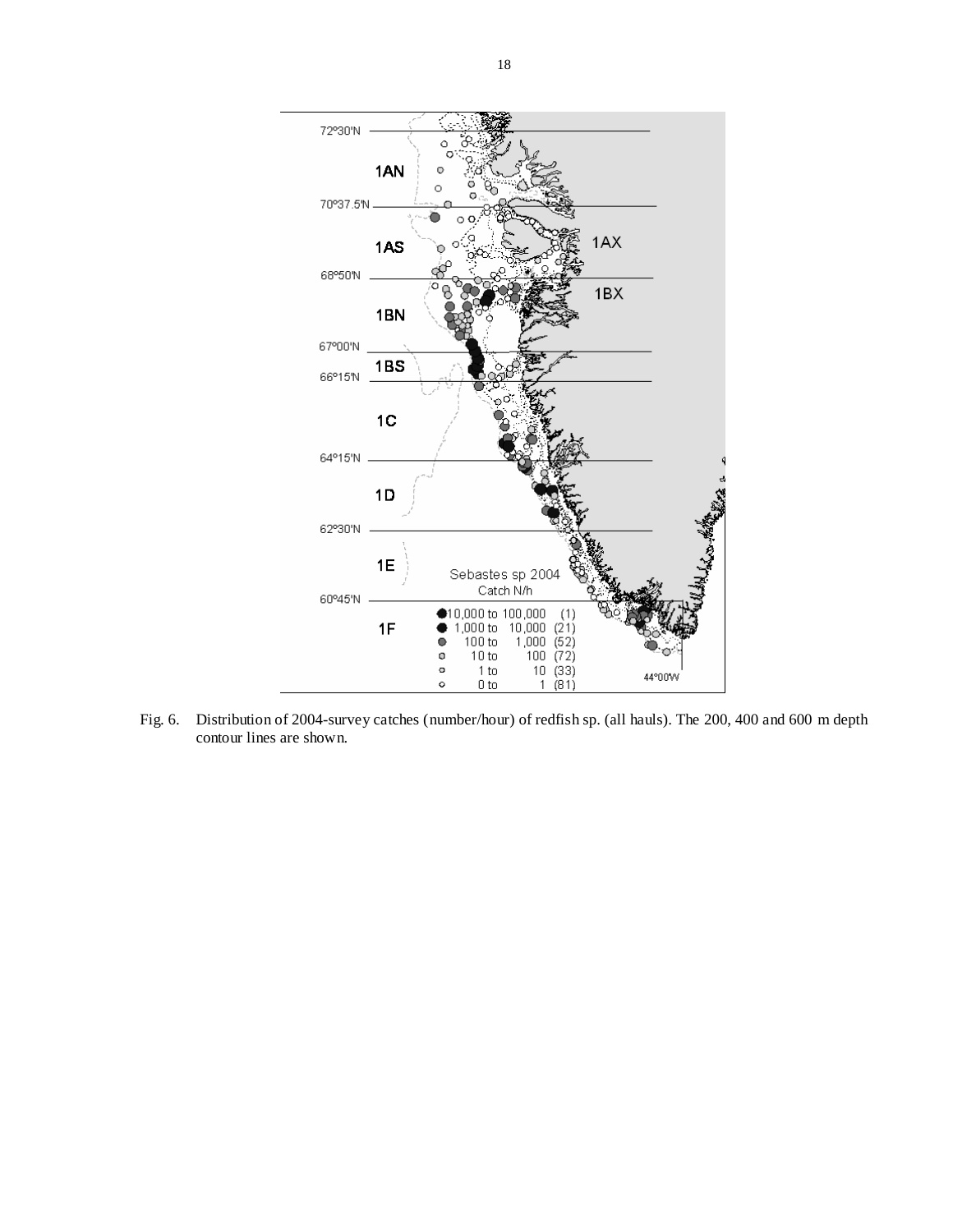

Fig. 7. Redfish (*Sebastes sp.*). Length frequencies for West Greenland, 1992-2000. From 1998 the scale has changed.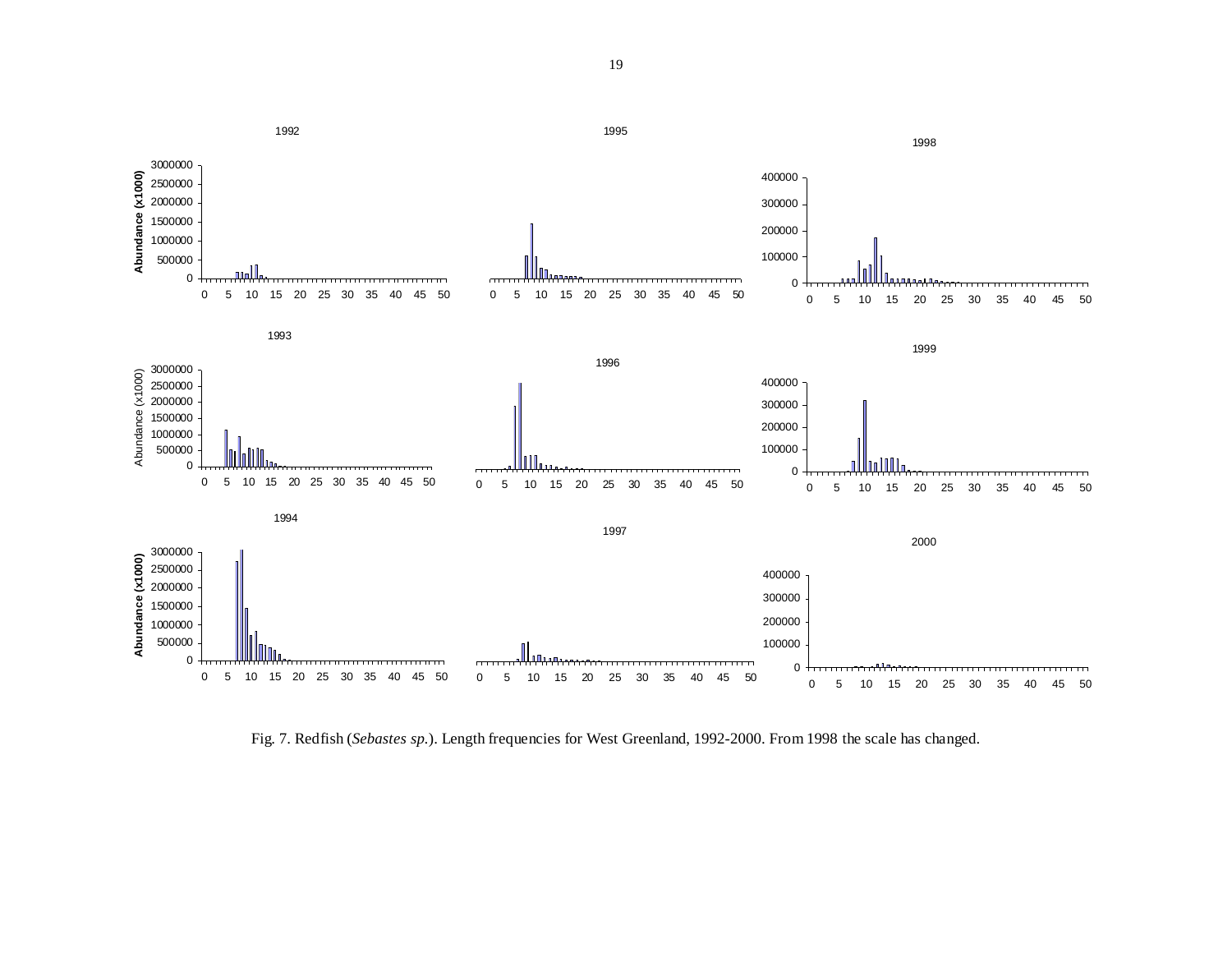

 Fig. 7 cont. Redfish (*Sebastes sp.*). Length frequencies for West Greenland, 2001-2004. Notice that the scale has changed compared to the years 1992-1997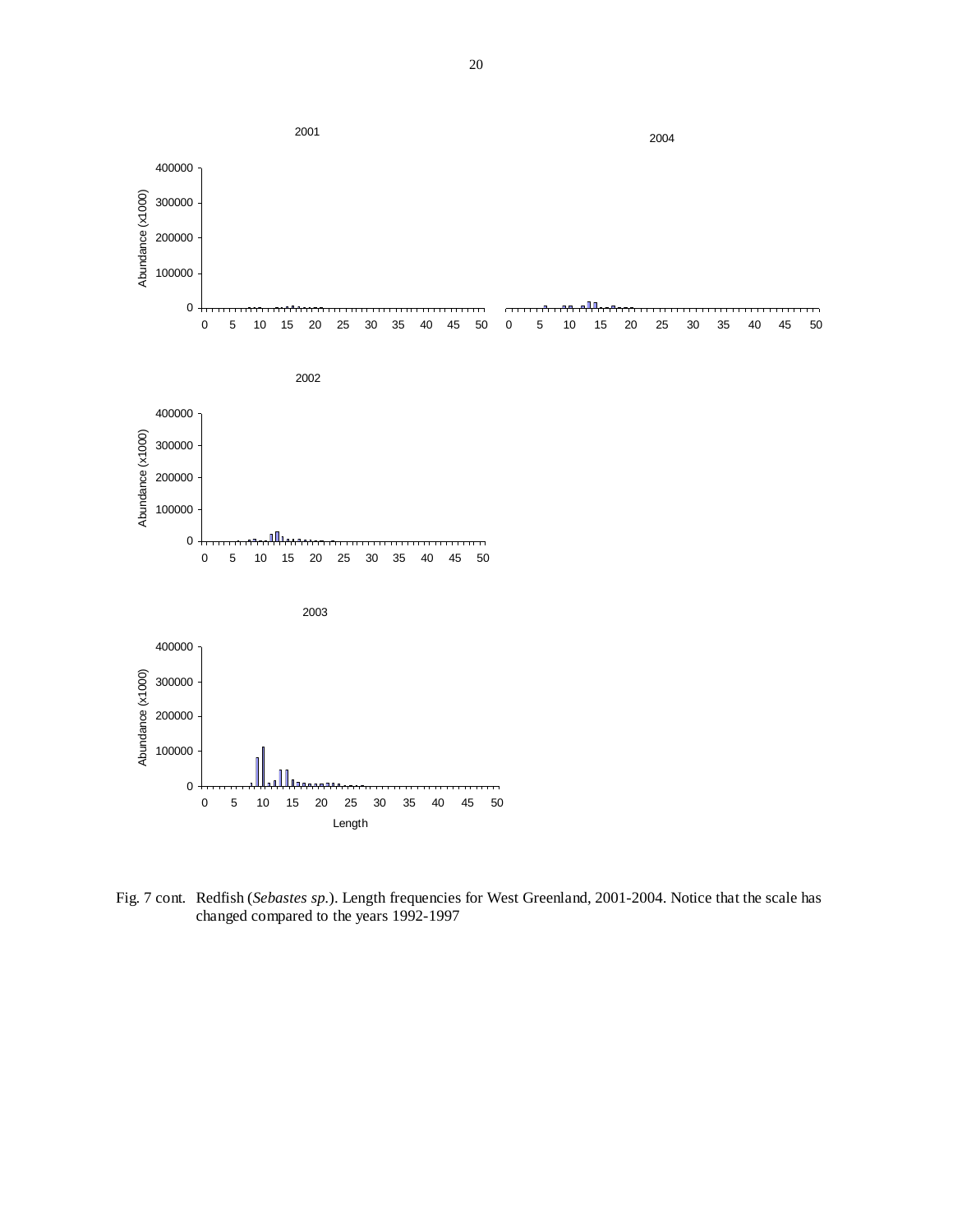

Fig. 8. American place (*Hippoglossoides platessoides*). Length frequencies, 1992-2000.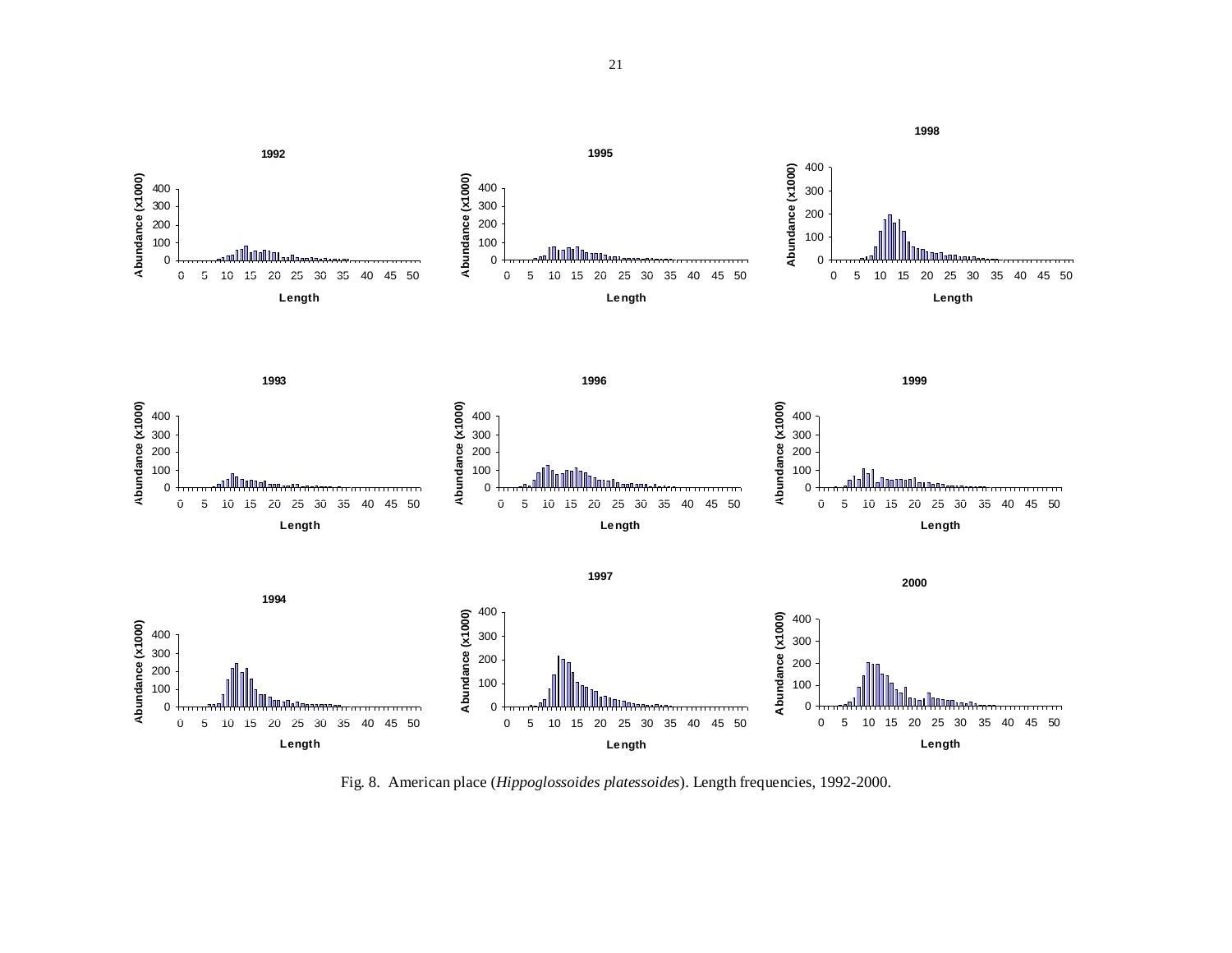



0



Fig. 8 cont. American place (*Hippoglossoides platessoides*). Length frequencies, 2001-2004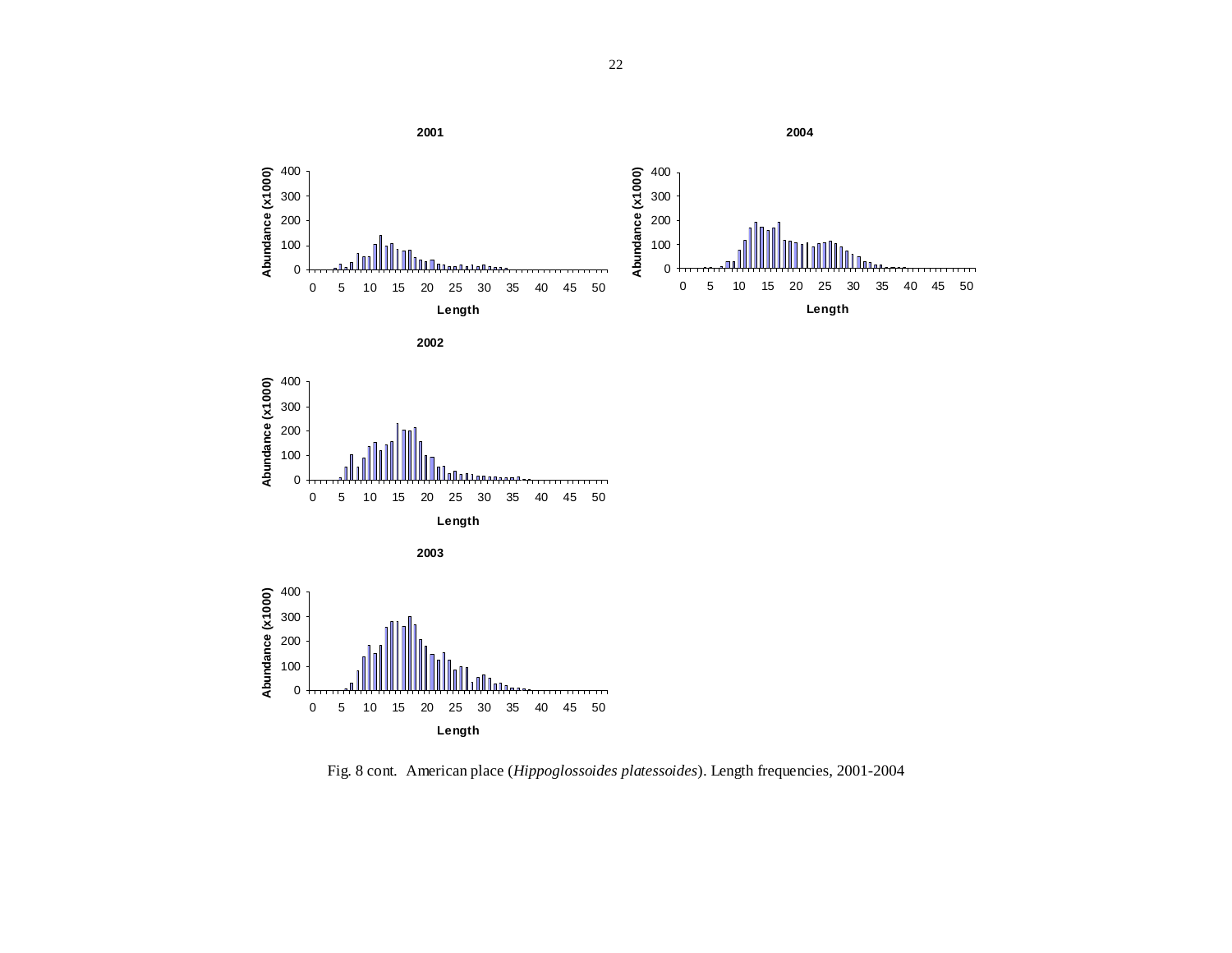

Fig. 9. Atlantic wolfish (*Anarhichas lupus*). Length frequencies for West Greenland 1992-2000.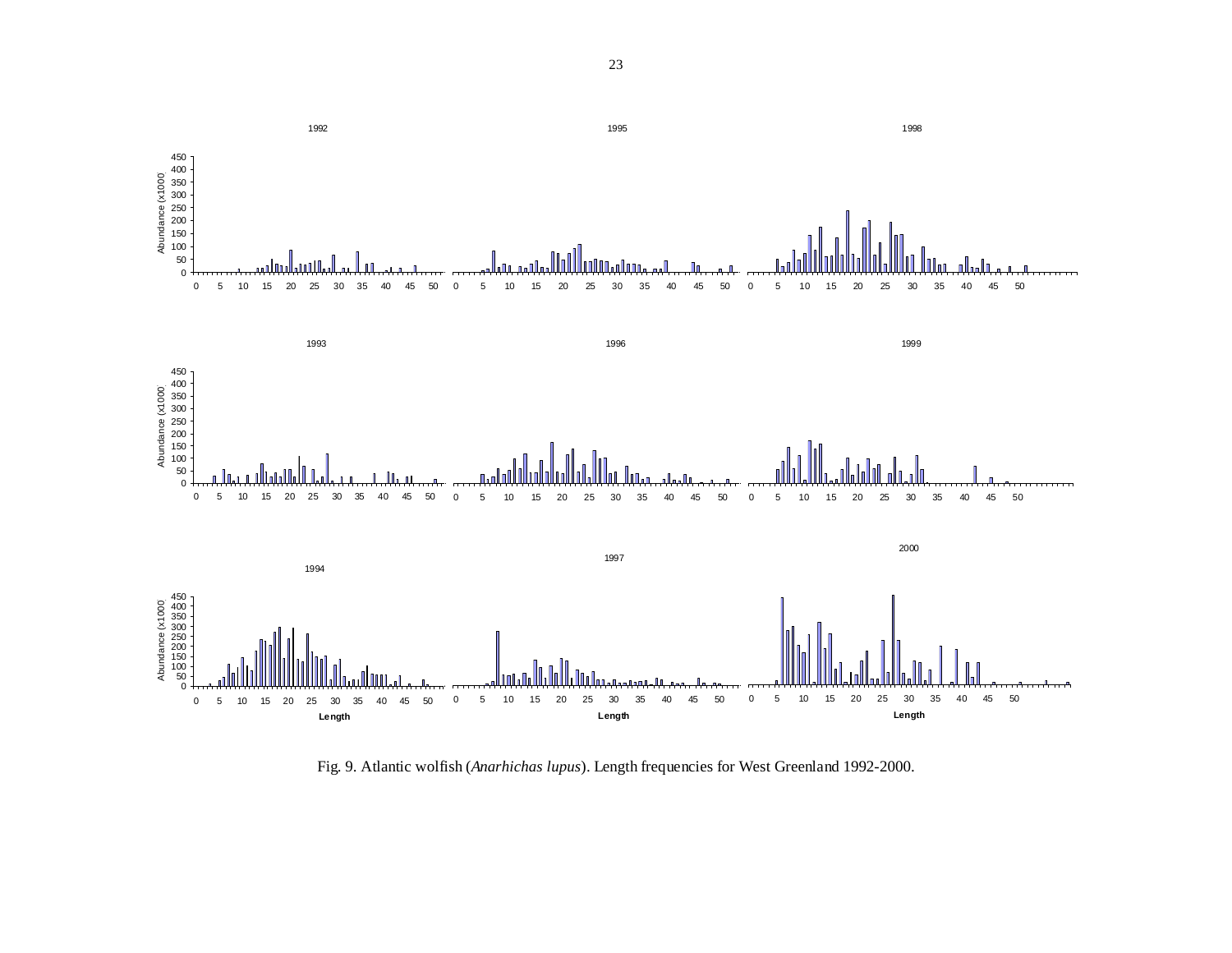



Fig. 9 cont. Atlantic wolfish (*Anarhichas lupus*). Length frequencies for West Greenland 2001-2004. Notice the scale has changed in 2003.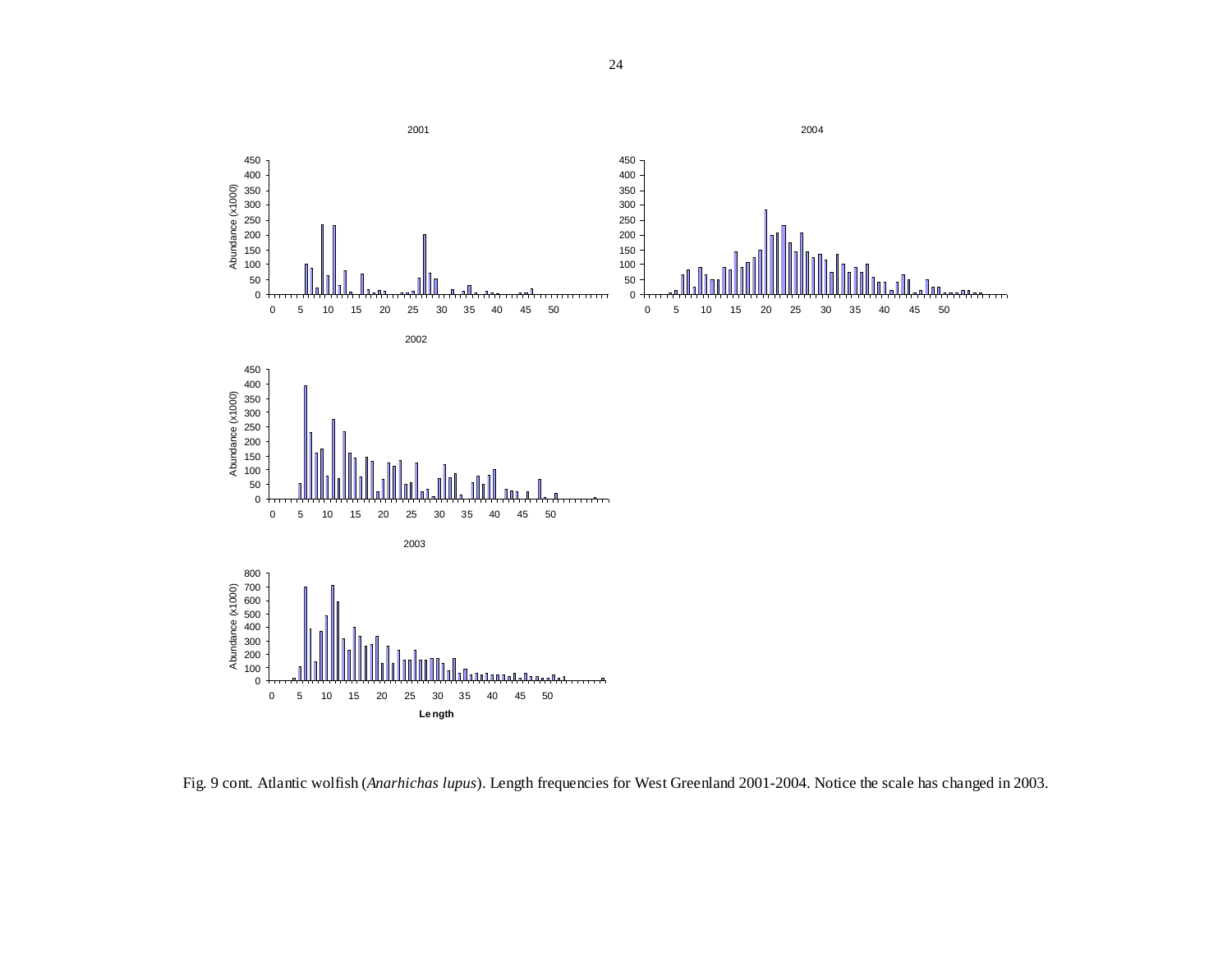

Fig. 10. Spotted wolffish (*Anarhichas minor*). Length frequencies for West Greenland 2002-2004. Length frequencies before 2002 are excluded due to very few observations.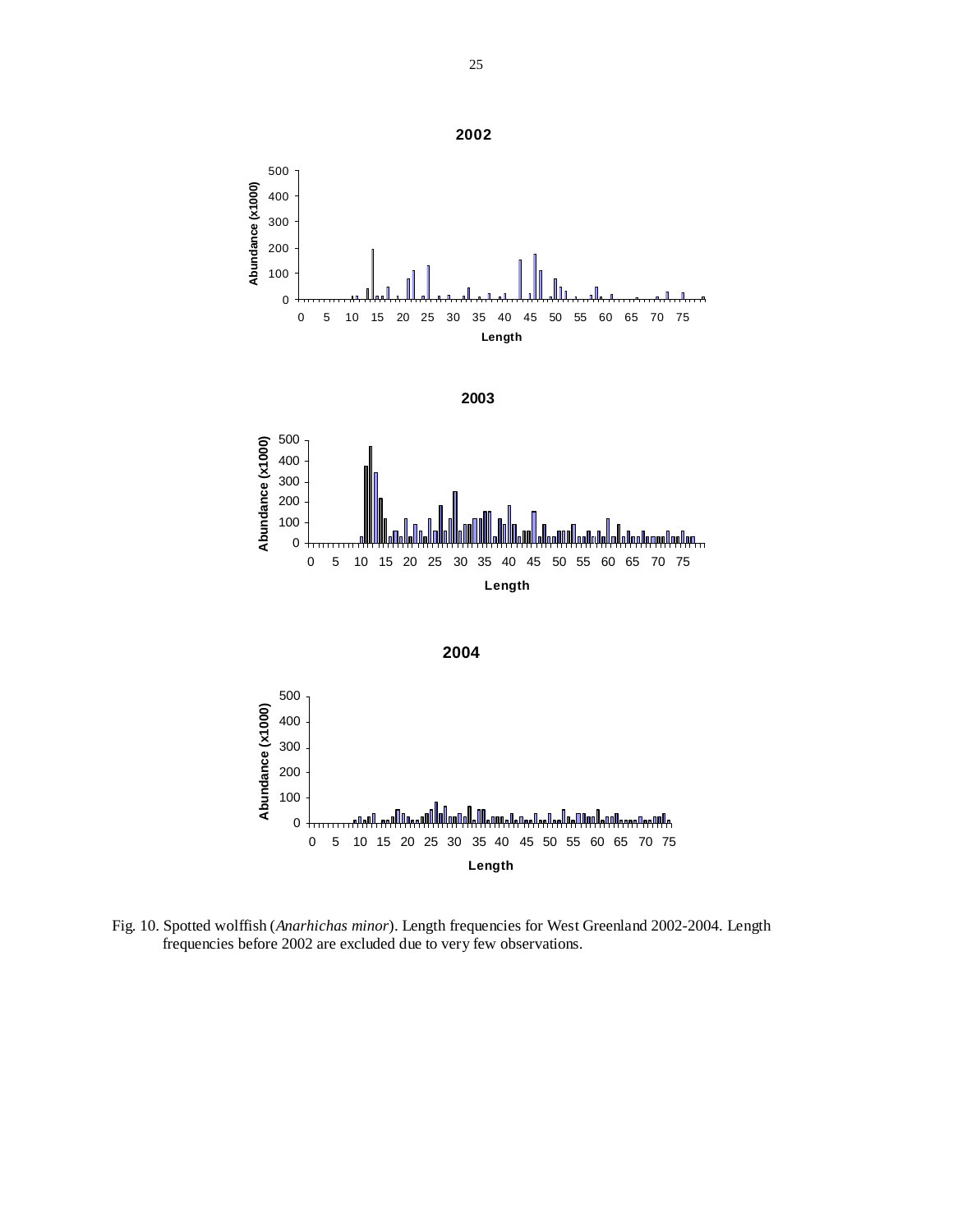

Fig. 11. Atlantic cod (*Gadus morhua*). Length frequencies for West Greenland 1992-2002. 1998 and is 1999 excluded due to very few observations.